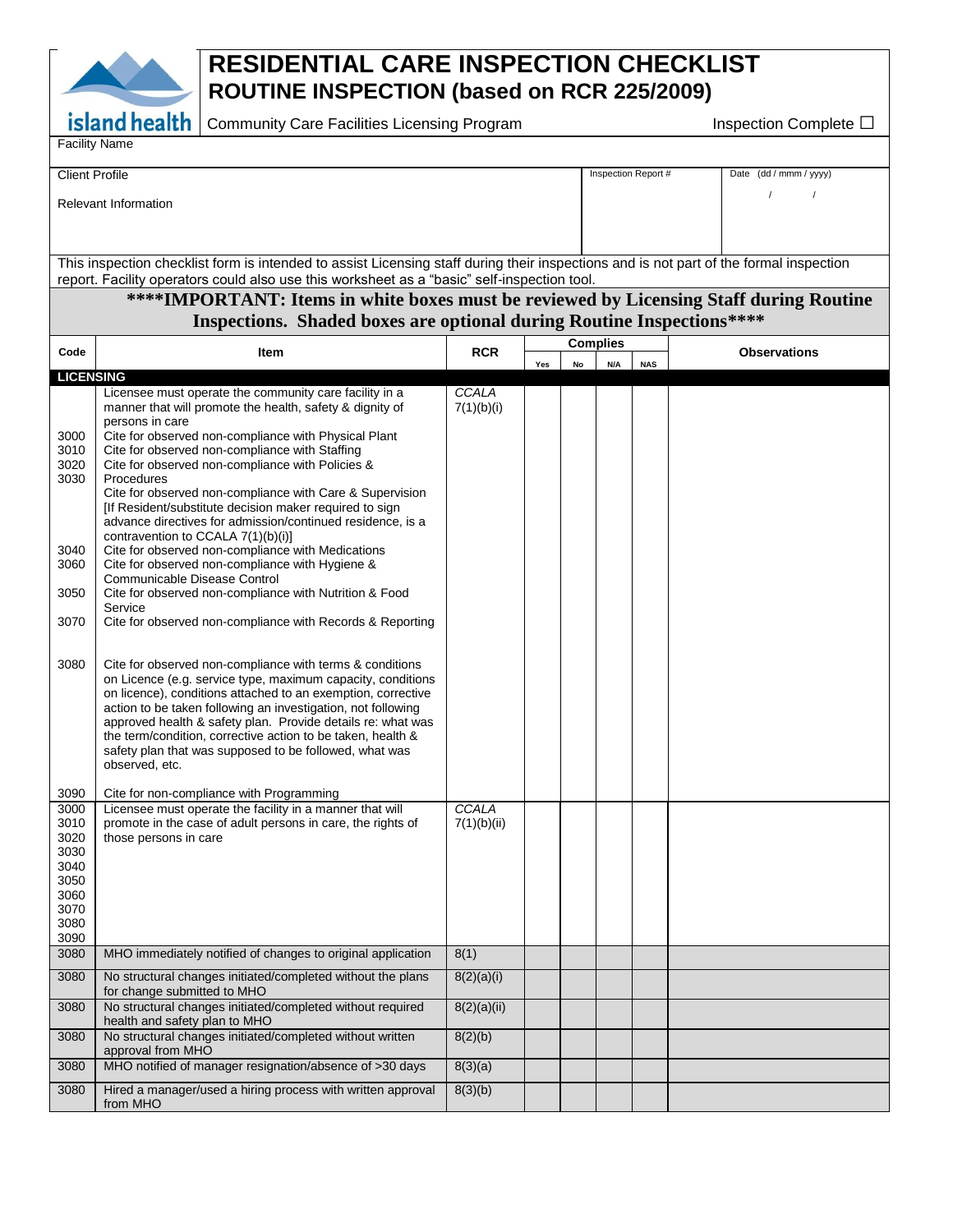| Code | Item                                                                                                                                         | <b>RCR</b>                  | <b>Complies</b> |    |     | <b>Observations</b> |  |
|------|----------------------------------------------------------------------------------------------------------------------------------------------|-----------------------------|-----------------|----|-----|---------------------|--|
|      |                                                                                                                                              |                             | Yes             | No | N/A | <b>NAS</b>          |  |
| 3080 | Operation temporarily/permanently suspended with 1 year's                                                                                    |                             |                 |    |     |                     |  |
|      | written notice to:                                                                                                                           |                             |                 |    |     |                     |  |
|      | a medical health officer;<br>persons in care;                                                                                                | 9(1)(a)<br>9(1)(b)          |                 |    |     |                     |  |
|      | contact persons of the persons in care;                                                                                                      | 9(1)(c)                     |                 |    |     |                     |  |
|      | parents or representatives of the persons in care                                                                                            | 9(1)(d)                     |                 |    |     |                     |  |
| 3080 | Accommodation/services provided reduced/expanded/                                                                                            |                             |                 |    |     |                     |  |
|      | substantially changed with 120 days written notice to:                                                                                       |                             |                 |    |     |                     |  |
|      | a medical health officer;<br>persons in care;                                                                                                | 9(2)(a)(i)<br>9(2)(a)(ii)   |                 |    |     |                     |  |
|      | contact persons of the persons in care;                                                                                                      | 9(2)(a)(iii)                |                 |    |     |                     |  |
|      | parents or representatives of the persons in care                                                                                            | 9(2)(a)(iv)                 |                 |    |     |                     |  |
| 3080 | Accommodation/services provided reduced/expanded/                                                                                            | 9(2)(b)                     |                 |    |     |                     |  |
| 3080 | substantially changed with written approval from MHO<br>CCF sold/leased/control transferred to another with either, at                       |                             |                 |    |     |                     |  |
|      | least 120 days given written notice to the following:                                                                                        |                             |                 |    |     |                     |  |
|      | a medical health officer;                                                                                                                    | 9(3)(a)(i)                  |                 |    |     |                     |  |
|      | persons in care;                                                                                                                             | 9(3)(a)(ii)                 |                 |    |     |                     |  |
|      | contact persons of the persons in care;<br>parents or representatives of the persons in care                                                 | 9(3)(a)(iii)<br>9(3)(a)(iv) |                 |    |     |                     |  |
| 3080 | Informed by MHO that notice to sell/lease/transfer CCF:                                                                                      |                             |                 |    |     |                     |  |
|      | need not be in writing, or                                                                                                                   | 9(3)(a)(v)                  |                 |    |     |                     |  |
|      | may be given less than 120 days before the sale, lease or                                                                                    | 9(3)(a)(vi)                 |                 |    |     |                     |  |
| 3080 | transfer<br>MHO satisfied that intended purchaser/leasee/transferee will                                                                     | 9(3)(b)(i)                  |                 |    |     |                     |  |
|      | continue operation of CCF for at least 12 mos. from date of                                                                                  |                             |                 |    |     |                     |  |
|      | sale/lease/transfer                                                                                                                          |                             |                 |    |     |                     |  |
| 3080 | Intended purchaser/leasee/transferee has applied/is qualified                                                                                | 9(3)(b)(ii)                 |                 |    |     |                     |  |
| 3080 | to be licensee<br>Long Term Care facility operating with liability insurance                                                                 | 10                          |                 |    |     |                     |  |
|      |                                                                                                                                              |                             |                 |    |     |                     |  |
| 3080 | Licence, terms/conditions, and name of manager displayed<br>(N/A to CYR, CL facilities, or facilities where owner/agent of                   | 11(1)(a)                    |                 |    |     |                     |  |
|      | owner lives)                                                                                                                                 |                             |                 |    |     |                     |  |
| 3080 | Most recent routine inspection record displayed (N/A to CYR,                                                                                 | 11(1)(b)                    |                 |    |     |                     |  |
|      | CL facilities, or facilities where owner/agent of owner lives)                                                                               |                             |                 |    |     |                     |  |
| 3080 | Type of care identified in advertising/when offered to public                                                                                | 11(3)                       |                 |    |     |                     |  |
| 3080 | MHO not obstructed during an inspection/investigation                                                                                        | 12(1)(a)                    |                 |    |     |                     |  |
| 3080 | Relevant records/information required by MHO not withheld/                                                                                   | 12(1)(b)                    |                 |    |     |                     |  |
|      | concealed/destroyed during an inspection/investigation                                                                                       |                             |                 |    |     |                     |  |
| 3080 | Requested health and safety plan for facility submitted to                                                                                   | 12(2)                       |                 |    |     |                     |  |
| 3080 | <b>MHO</b><br>Licensee must display the rights of adult persons in care in a                                                                 | CCALA                       |                 |    |     |                     |  |
|      | prominent place in the facility                                                                                                              | 7(1)(c.1)(i)                |                 |    |     |                     |  |
| 3080 | Licensee must display the rights of adult persons in care in a                                                                               | CCALA                       |                 |    |     |                     |  |
|      | form & in the manner acceptable to the minister                                                                                              | 7(1)(c.1)(ii)               |                 |    |     |                     |  |
| 3080 | Licensee must make the rights of adult persons in care<br>known, orally & in writing, to persons in care & their families &                  | CCALA<br>7(1)(c.2)          |                 |    |     |                     |  |
|      | representatives                                                                                                                              |                             |                 |    |     |                     |  |
|      | PHYSICAL FACILITY (indoor & outdoor areas) The following sections apply to All Facilities (including transitioned facilities i.e. facilities |                             |                 |    |     |                     |  |
|      | licensed prior to August 1, 2000)                                                                                                            |                             |                 |    |     |                     |  |
| 3000 | Sufficient/adequate directional signs/information                                                                                            | 13                          |                 |    |     |                     |  |
| 3000 | All areas accessible to all persons in care                                                                                                  | 14(1)                       |                 |    |     |                     |  |
| 3000 | Controls for signaling devices/lights/elevators accessible/easy                                                                              | 14(3)                       |                 |    |     |                     |  |
|      | to use                                                                                                                                       |                             |                 |    |     |                     |  |
| 3000 | Windows secured in a manner to prevent falls or exits from<br>(does not apply to emergency exit windows)                                     | 15(1)                       |                 |    |     |                     |  |
| 3000 | Bedroom/bathroom/common room temperatures safe &                                                                                             | 16(1)                       |                 |    |     |                     |  |
|      | comfortable                                                                                                                                  |                             |                 |    |     |                     |  |
| 3000 | Bedroom/bathroom/common room lit sufficiently for use of<br>room                                                                             | 16(2)(a)                    |                 |    |     |                     |  |
|      | Bedroom/bathroom/common room lit sufficiently to protect                                                                                     | 16(2)(b)                    |                 |    |     |                     |  |
|      | health and safety                                                                                                                            |                             |                 |    |     |                     |  |
| 3000 | Private use bedroom/bathroom/common room                                                                                                     | 16(3)                       |                 |    |     |                     |  |
|      | lighting/temperature meets individual's needs/preferences<br>Hot water temperature does not exceed 49 degrees Celsius                        | 17                          |                 |    |     |                     |  |
| 3000 |                                                                                                                                              |                             |                 |    |     |                     |  |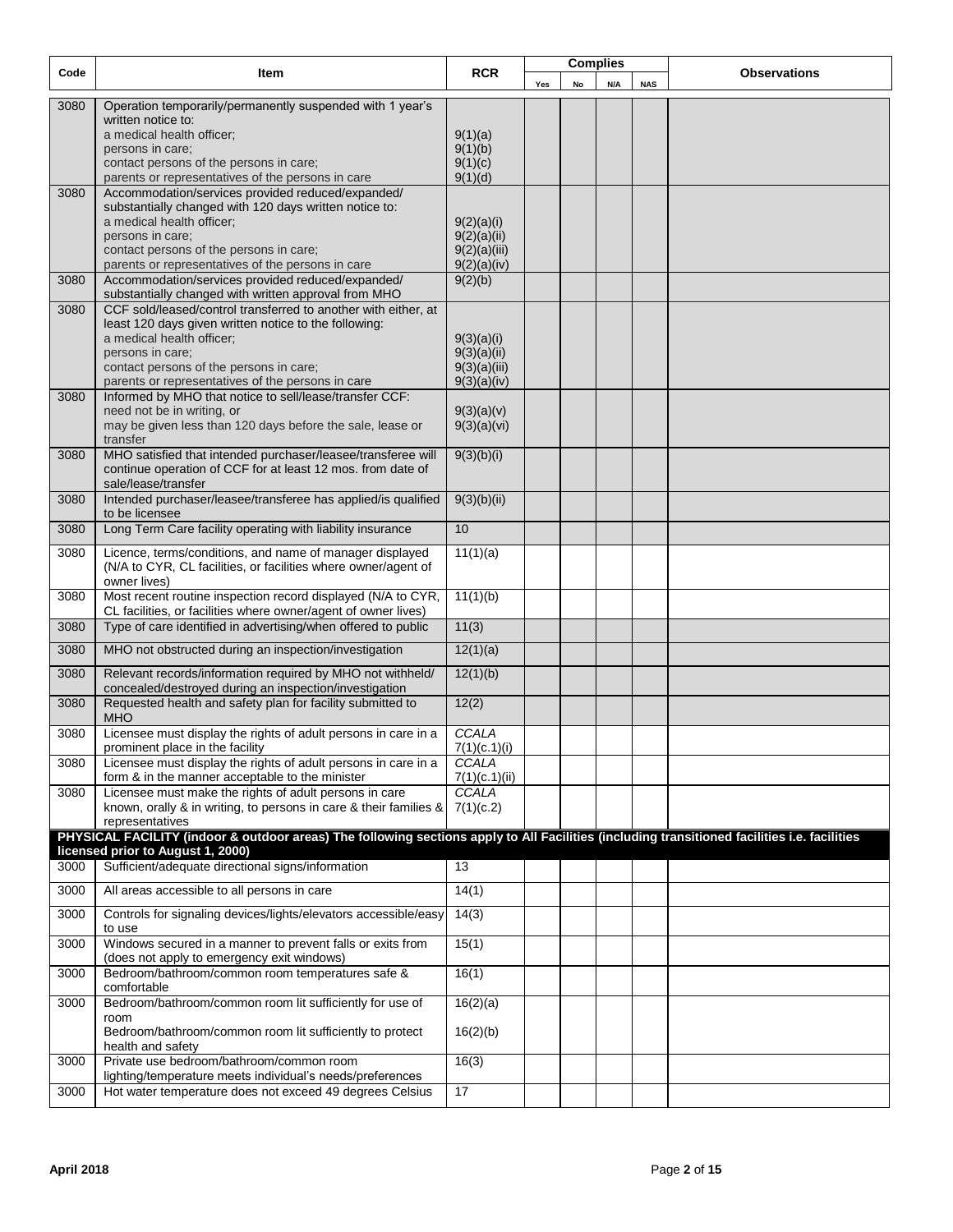| Code | Item                                                                                                                   | <b>RCR</b>              |     | <b>Complies</b> |     |            | <b>Observations</b> |
|------|------------------------------------------------------------------------------------------------------------------------|-------------------------|-----|-----------------|-----|------------|---------------------|
|      |                                                                                                                        |                         | Yes | No              | N/A | <b>NAS</b> |                     |
| 3000 | Telephone has a private line<br>Telephone has adaptations<br>Telephone is accessible                                   | 18(a)<br>18(b)<br>18(c) |     |                 |     |            |                     |
| 3000 | Monitoring system/signaling device is appropriate to needs                                                             | 19(1)(a)                |     |                 |     |            |                     |
|      | Monitoring system/signaling identifies location                                                                        | 19(1)(b)                |     |                 |     |            |                     |
|      | Monitoring system/signaling device signals need for                                                                    | 19(1)(c)                |     |                 |     |            |                     |
|      | immediate assistance                                                                                                   |                         |     |                 |     |            |                     |
| 3000 | Communication devices/other means of communication<br>appropriate                                                      | 19(2)(a)                |     |                 |     |            |                     |
| 3000 | Communication devices/other means of communication<br>enable communication of needs                                    | 19(2)(b)                |     |                 |     |            |                     |
| 3000 | Communication devices/other means of communication<br>enable employees to communicate with each other                  | 19(2)(c)                |     |                 |     |            |                     |
| 3000 | Notice posted re: electronic surveillance in use                                                                       | 19(3)                   |     |                 |     |            |                     |
| 3000 | Furniture/equipment meets needs                                                                                        | 21(a)                   |     |                 |     |            |                     |
|      | Furniture/equipment is compatible with health/safety/dignity                                                           | 21(b)                   |     |                 |     |            |                     |
|      | Furniture/equipment maintained in good state of repair<br>Furniture/equipment maintained in safe/clean condition       | 21(c)<br>21(d)          |     |                 |     |            |                     |
| 3000 | All rooms/common areas well ventilated                                                                                 | 22(1)(a)                |     |                 |     |            |                     |
|      | All rooms/common areas maintained in good state of repair                                                              | 22(1)(b)                |     |                 |     |            |                     |
|      | All rooms/common areas maintained in safe/clean condition                                                              | 22(1)(c)                |     |                 |     |            |                     |
| 3000 | Emergency exits not obstructed/secured in manner to hinder<br>exit                                                     | 22(2)                   |     |                 |     |            |                     |
| 3000 | All rooms/common areas, emergency exits, equipment, and                                                                | 22(3)                   |     |                 |     |            |                     |
|      | monitoring/signaling devices inspected/maintained on<br>regular basis                                                  |                         |     |                 |     |            |                     |
| 3000 | Only persons in care smoking or vaping on premises                                                                     | 23(1)(a)                |     |                 |     |            |                     |
|      | Employees do not smoke or vape while supervising persons                                                               | 23(1)(b)                |     |                 |     |            |                     |
|      | in care<br>Persons in care supervised while smoking or vaping if                                                       | 23(1)(c)                |     |                 |     |            |                     |
|      | necessary                                                                                                              |                         |     |                 |     |            |                     |
| 3000 | Weapons not permitted on premises                                                                                      | 24                      |     |                 |     |            |                     |
| 3000 | Each person in care has separate bedroom                                                                               | 25(1)                   |     |                 |     |            |                     |
| 3000 | Double occupancy bedrooms screened for privacy/dignity                                                                 | 25(2)(b)                |     |                 |     |            |                     |
|      | Measures in place to protect health/safety/personal                                                                    | 25(2)(c)                |     |                 |     |            |                     |
|      | comfort/dignity                                                                                                        |                         |     |                 |     |            |                     |
|      | Plan made for transfers to separate bedrooms on request                                                                | 25(2)(d)                |     |                 |     |            |                     |
| 3000 | No children/youth over 6 years old sharing bedroom with<br>opposite gender                                             | 25(3)                   |     |                 |     |            |                     |
| 3000 | Bedroom meets needs/provides health/safety/dignity                                                                     | 26(1)                   |     |                 |     |            |                     |
| 3000 | Bedroom directly accessible from hallway without passing<br>through any other room                                     | 26(2)                   |     |                 |     |            |                     |
| 3000 | Entrance to room lockable from inside when appropriate                                                                 | 26(3)                   |     |                 |     |            |                     |
| 3000 | Locked entrance to room can be unlocked from outside in                                                                | 26(4)                   |     |                 |     |            |                     |
|      | emergency                                                                                                              |                         |     |                 |     |            |                     |
| 3000 | Each bedroom has window providing natural light with<br>window coverings to block light/protect privacy                | 28(1)                   |     |                 |     |            |                     |
| 3000 | Safe/secure place for storage of valuable property without<br>cost                                                     | 29(1)(a)                |     |                 |     |            |                     |
| 3000 | Closet/wardrobe cabinet of at least $0.5 \text{ m}^2$ without cost                                                     | 29(1)(b)                |     |                 |     |            |                     |
| 3000 | Persons in care permitted to bring into/keep/display in<br>bedroom any furniture/ornaments/personal possessions        | 29(2)                   |     |                 |     |            |                     |
| 3000 | Locked bathroom door can be opened from outside in                                                                     | 30(a)                   |     |                 |     |            |                     |
|      | emergency                                                                                                              |                         |     |                 |     |            |                     |
|      | Slip resistant material on bottom of bathtub/shower                                                                    | 30(b)                   |     |                 |     |            |                     |
|      | Convenient/secure grab bars beside toilet/bathtub/shower<br>Necessary equipment in bathrooms to protect health/safety/ | 30(c)<br>30(d)          |     |                 |     |            |                     |
|      | dignity                                                                                                                |                         |     |                 |     |            |                     |
| 3000 | Sufficient seating in dining room<br>Sufficient tables for persons in wheelchairs                                      | 33(a)<br>33(c)          |     |                 |     |            |                     |
| 3000 | Lounge/recreational areas accessible at all times                                                                      | 34(3)                   |     |                 |     |            |                     |
|      |                                                                                                                        |                         |     |                 |     |            |                     |
| 3000 | Administrative/staff work area appropriately furnished/<br>equipped                                                    | 35(1)(a)                |     |                 |     |            |                     |
| 3000 | Safe/secure storage locations for medications/records                                                                  | 35(1)(b)                |     |                 |     |            |                     |
| 3000 | Safe/secure/adequate storage areas for cleaning<br>agents/chemical products/hazardous materials                        | 35(1)(c)                |     |                 |     |            |                     |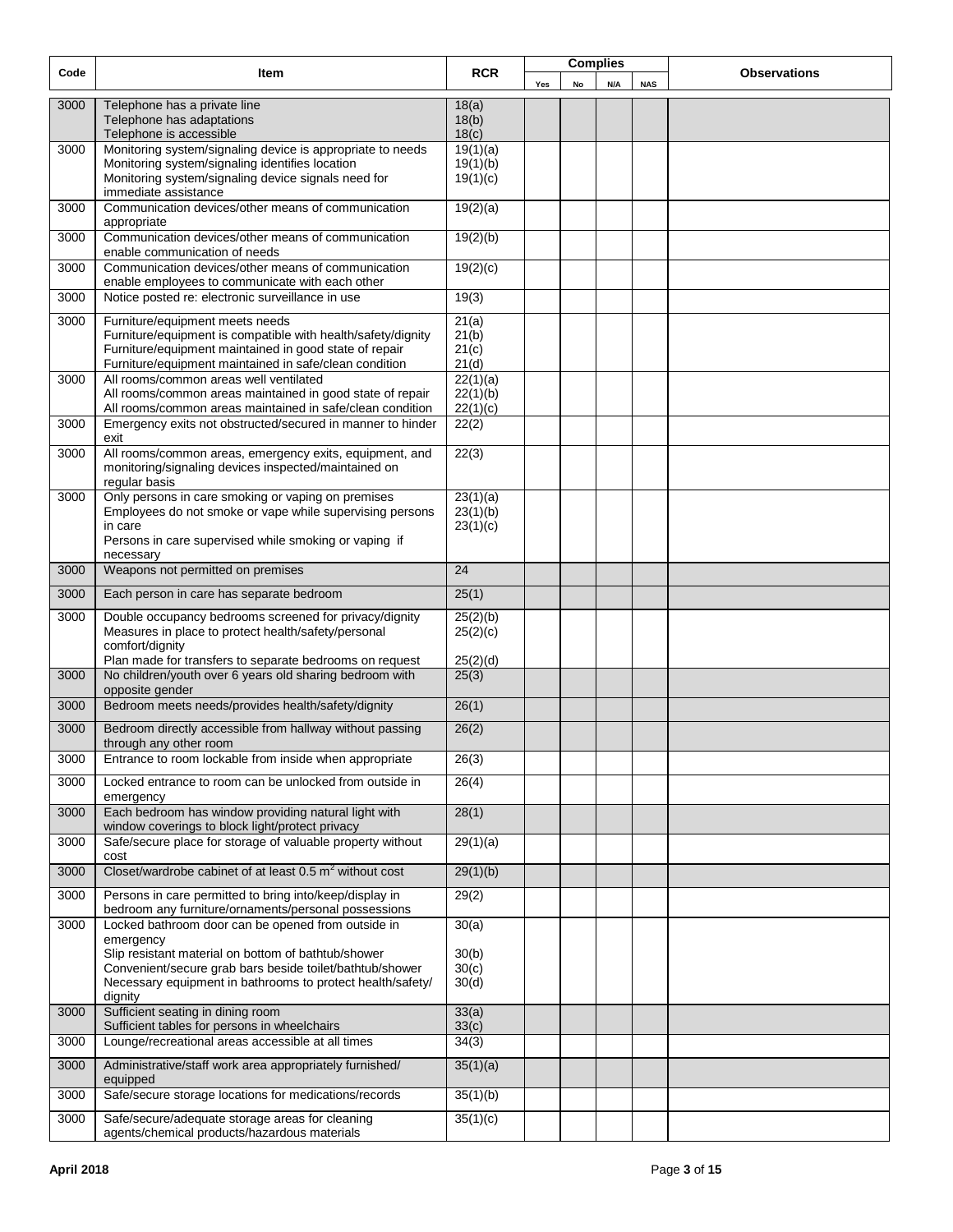| Code            | <b>Item</b>                                                                                                                                              | <b>RCR</b>       |     | <b>Complies</b> |     | <b>Observations</b> |  |
|-----------------|----------------------------------------------------------------------------------------------------------------------------------------------------------|------------------|-----|-----------------|-----|---------------------|--|
|                 |                                                                                                                                                          |                  | Yes | No              | N/A | <b>NAS</b>          |  |
| 3000            | Separate utility areas for clean and soiled<br>clothes/bedding/other articles                                                                            | 35(1)(d)         |     |                 |     |                     |  |
| 3000            | Slip resistant material on floor of laundry area used by                                                                                                 | 35(2)(a)         |     |                 |     |                     |  |
|                 | persons in care<br>Laundry area inaccessible to persons in care where<br>appropriate                                                                     | 35(2)(b)         |     |                 |     |                     |  |
| 3000            | Outside activity area has comfortable seating*                                                                                                           | 36(1)(c)         |     |                 |     |                     |  |
| 3000            | Outside activity area secured by fence/other means if                                                                                                    | 36(2)            |     |                 |     |                     |  |
|                 | necessary<br>PHYSICAL FACILITY (indoor & outdoor areas) The following sections apply to all facilities except "transitioned facilities" (i.e. Facilities |                  |     |                 |     |                     |  |
|                 | licensed prior to August 1, 2000 - unless structural renovation/additions present. This should be noted in introductory text.)                           |                  |     |                 |     |                     |  |
| 3000            | Hallways in LTC facility at least 1.83 m wide *                                                                                                          | 14(2)            |     |                 |     |                     |  |
| 3000            | Interconnected smoke alarms (<7 persons in care)*                                                                                                        | 20(a)            |     |                 |     |                     |  |
| 3000            | Sprinklers conforming to BC Building Code (<7 persons in<br>$care)$ *                                                                                    | 20(b)            |     |                 |     |                     |  |
| 3000            | Emergency lighting for hallways and stairs (<7 persons in<br>care)                                                                                       | 20(c)            |     |                 |     |                     |  |
| 3000            | Fewer than 5% of bedrooms double occupancy*                                                                                                              | 25(2)(a)         |     |                 |     |                     |  |
| 3000            | Single occupancy bedroom for mobile person has floor space                                                                                               | 27(1)(a)         |     |                 |     |                     |  |
|                 | of $8 \text{ m}^2$ *                                                                                                                                     |                  |     |                 |     |                     |  |
|                 | Single occupancy bedroom for person with mobility aid has<br>floor space of 11 $m^{2*}$                                                                  | 27(1)(b)         |     |                 |     |                     |  |
|                 | Double occupancy bedroom for mobile persons has floor<br>space of 14 $m^{2*}$                                                                            | 27(1)(c)         |     |                 |     |                     |  |
|                 | Double occupancy bedroom for persons with mobility aids has                                                                                              |                  |     |                 |     |                     |  |
|                 | floor space of 18 $m^{2*}$                                                                                                                               | 27(1)(d)         |     |                 |     |                     |  |
| 3000            | Usable floor space in bedrooms does not include entrance/<br>swing of entrance door/closets/wardrobe cabinets/fixed                                      | 27(2)            |     |                 |     |                     |  |
| 3000            | furniture/bathroom*<br>Window can be opened easily unless unsuitable to                                                                                  | 28(2)(a)         |     |                 |     |                     |  |
|                 | health/safety/ dignity*                                                                                                                                  |                  |     |                 |     |                     |  |
|                 | Window can be opened easily unless air conditioning/<br>mechanical ventilation system*                                                                   | 28(2)(b)         |     |                 |     |                     |  |
| 3000            | Window provides visibility to outside for non-ambulatory<br>person in care*                                                                              | 28(3)            |     |                 |     |                     |  |
| 3000            | One washbasin and toilet for every 3 persons in care (not                                                                                                | 31(a)            |     |                 |     |                     |  |
|                 | $LTC$ <sup>*</sup>                                                                                                                                       |                  |     |                 |     |                     |  |
| 3000            | One tub/shower for every 4 persons in care (not LTC)*                                                                                                    | 31(b)            |     |                 |     |                     |  |
| 3000            | LTC - Sufficient bathing facilities on floor/in wing*                                                                                                    | 32(a)            |     |                 |     |                     |  |
|                 | PIC on<br><b>Bathing facilities</b><br>PIC on<br><b>Bathing facilities</b><br>floor/in<br>on floor/in wing<br>on floor/in wing<br>floor/in               |                  |     |                 |     |                     |  |
|                 | wing<br>wing                                                                                                                                             |                  |     |                 |     |                     |  |
|                 | $3-6$<br>$\mathbf{1}$<br>$41 - 60$<br>$\overline{4}$<br>$7 - 25$<br>$\overline{2}$<br>61-75<br>5                                                         |                  |     |                 |     |                     |  |
|                 | 26-40<br>3                                                                                                                                               |                  |     |                 |     |                     |  |
| 3000            | LTC - Washbasin/toilet next to dining/lounge/recreational                                                                                                | 32(b)            |     |                 |     |                     |  |
| 3000            | area appropriate to needs*<br>LTC - Washbasin/toilet for exclusive use of bedroom                                                                        | 32(c)            |     |                 |     |                     |  |
|                 | occupants*                                                                                                                                               |                  |     |                 |     |                     |  |
| 3000            | Dining room provides at least $2 \text{ m}^2$ usable floor space for<br>each person in care*                                                             | 33(b)            |     |                 |     |                     |  |
| 3000            | Lounge facilities comfortably furnished/at least 2 m <sup>2</sup> usable<br>floor space for each person in care (not LTC)*                               | 34(1)            |     |                 |     |                     |  |
| 3000            | LTC – Lounge facilities comfortably furnished/at least 1.5 $m^{2*}$                                                                                      | 34(2)(a)         |     |                 |     |                     |  |
|                 | LTC - Recreational areas not comfortably furnished/suitably<br>equipped/at least 1 m <sup>2</sup> usable floor space for each person in                  | 34(2)(b)         |     |                 |     |                     |  |
| 3000            | care*<br>Outside activity area provides 1.5m <sup>2</sup> for each person in                                                                             | 36(1)(a)         |     |                 |     |                     |  |
|                 | care*                                                                                                                                                    |                  |     |                 |     |                     |  |
|                 | Outside activity area has a surfaced patio area, including a<br>reasonable amount of shelter from sun & inclement                                        | 36(1)(b)         |     |                 |     |                     |  |
|                 | weather*                                                                                                                                                 |                  |     |                 |     |                     |  |
| <b>STAFFING</b> |                                                                                                                                                          |                  |     |                 |     |                     |  |
| 3010            | Licensee must employ only persons of good character who                                                                                                  | CCALA            |     |                 |     |                     |  |
|                 | meet standards for employees specified in the regulations                                                                                                | 7(1)(a)          |     |                 |     |                     |  |
| 3010            | Licensee must appoint a manager for the facility                                                                                                         | CCALA<br>7(1)(d) |     |                 |     |                     |  |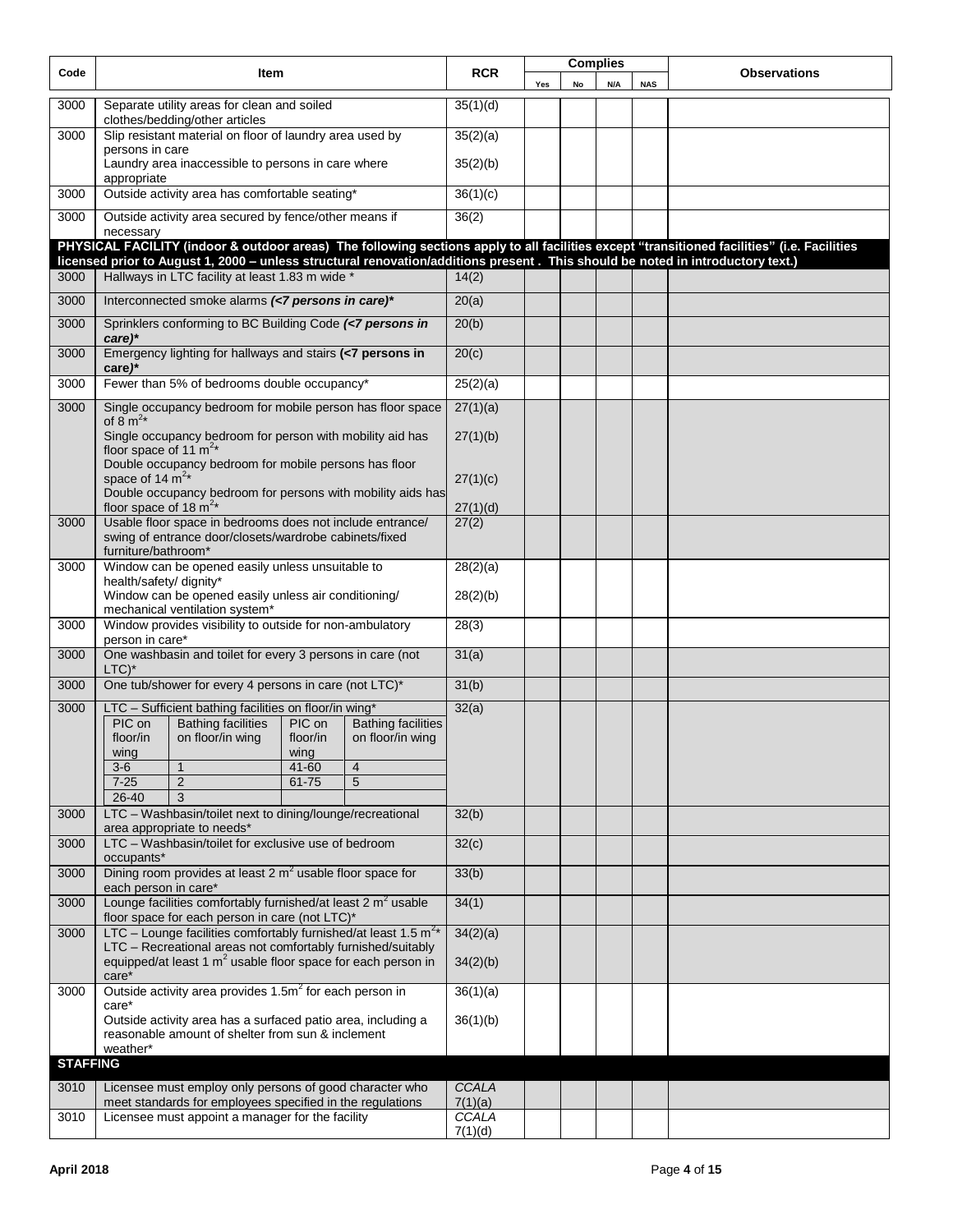| Code | Item                                                                                                                                                                               | <b>RCR</b> |     |    | <b>Complies</b> |            | <b>Observations</b> |
|------|------------------------------------------------------------------------------------------------------------------------------------------------------------------------------------|------------|-----|----|-----------------|------------|---------------------|
|      |                                                                                                                                                                                    |            | Yes | No | N/A             | <b>NAS</b> |                     |
| 3010 | CRC obtained for employees (as per CRRA)                                                                                                                                           | 37(1)(a)   |     |    |                 |            |                     |
| 3070 | Employee criminal record check results kept                                                                                                                                        | 86(a)      |     |    |                 |            |                     |
| 3010 | Character references obtained for employees                                                                                                                                        | 37(1)(b)   |     |    |                 |            |                     |
| 3070 | Employee character references kept                                                                                                                                                 | 86(b)      |     |    |                 |            |                     |
| 3010 | Record of work history obtained for employees                                                                                                                                      | 37(1)(c)   |     |    |                 |            |                     |
| 3010 | Copies of diplomas/certificates/evidence of training/skills<br>obtained for employees                                                                                              | 37(1)(d)   |     |    |                 |            |                     |
| 3010 | Evidence of compliance with Province's immunization and TB<br>control programs obtained for employees                                                                              | 37(1)(e)   |     |    |                 |            |                     |
| 3070 | Record kept of evidence of employee compliance with<br>Province's immunization/ Tb control programs                                                                                | 86(c)      |     |    |                 |            |                     |
| 3010 | Employee/manager is of good character                                                                                                                                              | 37(2)(a)   |     |    |                 |            |                     |
|      | Employee/manager has personality/ability/temperament<br>necessary to manage/work with persons in care<br>Employee/manager has training/experience/demonstrates                     | 37(2)(b)   |     |    |                 |            |                     |
|      | skills necessary to carry out duties assigned                                                                                                                                      | 37(2)(c)   |     |    |                 |            |                     |
| 3010 | Criminal record check for volunteer who does not provide<br>care to persons or supervise persons                                                                                   | 37(3)(a)   |     |    |                 |            |                     |
| 3010 | Character references for volunteer who does not provide care<br>to persons or supervise persons                                                                                    | 37(3)(b)   |     |    |                 |            |                     |
| 3010 | Evidence of compliance with Province's immunization and<br>TB control programs obtained for volunteer who does not<br>provide care to persons or supervise persons                 | 37(3)(c)   |     |    |                 |            |                     |
| 3010 | No persons > 12 years ordinarily present at a Child/Youth<br>Residential facility unless of good character/have a CRC<br>(under CRRA)                                              | 38         |     |    |                 |            |                     |
| 3060 | No continued employment of an employee without evidence<br>of continued compliance with Province's immunization/TB<br>control program                                              | 39(1)      |     |    |                 |            |                     |
| 3010 | Regular employee performance reviews completed to ensure<br>they continue to meet requirements of RCR                                                                              | 40(1)(a)   |     |    |                 |            |                     |
| 3070 | Records kept of any employee performance reviews<br>made/attendance at continuing education                                                                                        | 86(d)      |     |    |                 |            |                     |
| 3010 | Regular employee performance reviews completed to ensure<br>they demonstrate competence for duties assigned                                                                        | 40(1)(b)   |     |    |                 |            |                     |
| 3010 | No employees carrying out duties without necessary training/<br>experience/demonstrated competency                                                                                 | 40(3)      |     |    |                 |            |                     |
| 3010 | Adult employee designated to act as manager during<br>manager's temporary absences                                                                                                 | 41(1)      |     |    |                 |            |                     |
| 3010 | Qualified employee designated to supervise employees                                                                                                                               | 41(2)(a)   |     |    |                 |            |                     |
|      | providing care<br>Qualified employee designated to coordinate/monitor care                                                                                                         | 41(2)(b)   |     |    |                 |            |                     |
|      | Qualified employee designated to manage unusual situations<br>/emergencies                                                                                                         | 41(2)(c)   |     |    |                 |            |                     |
| 3010 | Employees on duty sufficient in numbers/training/experience/<br>organized in an appropriate pattern to meet needs of persons                                                       | 42(1)(a)   |     |    |                 |            |                     |
| 3010 | in care<br>Employees on duty sufficient in                                                                                                                                         | 42(1)(b)   |     |    |                 |            |                     |
|      | numbers/training/experience/ organized in an appropriate<br>pattern to assist persons in care with the activities of daily<br>living, including eating, moving about. dressing and |            |     |    |                 |            |                     |
|      | grooming, bathing and other forms of personal hygiene, in a<br>manner consistent with the health, safety and dignity of                                                            |            |     |    |                 |            |                     |
| 3010 | persons in care<br>Persons in care appropriately supervised when outside of                                                                                                        | 42(2)      |     |    |                 |            |                     |
| 3010 | <b>CCF</b><br>Employees on duty who can communicate effectively with                                                                                                               | 42(3)      |     |    |                 |            |                     |
| 3010 | persons in care<br>Immediate access to an employee with valid first aid/CPR                                                                                                        | 43(1)(a)   |     |    |                 |            |                     |
| 3010 | from a course that meets requirements of Schedule C<br>Immediate access to an employee knowledgeable respecting                                                                    | 43(1)(b)   |     |    |                 |            |                     |
| 3010 | each person in care's medical condition<br>Immediate access to an employee capable of effectively                                                                                  | 43(1)(c)   |     |    |                 |            |                     |
| 3010 | communicating with emergency personnel<br>First aid supplies readily accessible to all employees                                                                                   | 43(2)      |     |    |                 |            |                     |
| 3010 | Qualified employee designated to organize/supervise<br>physical/social/recreational activities (N/A for Hospice)                                                                   | 45(a)      |     |    |                 |            |                     |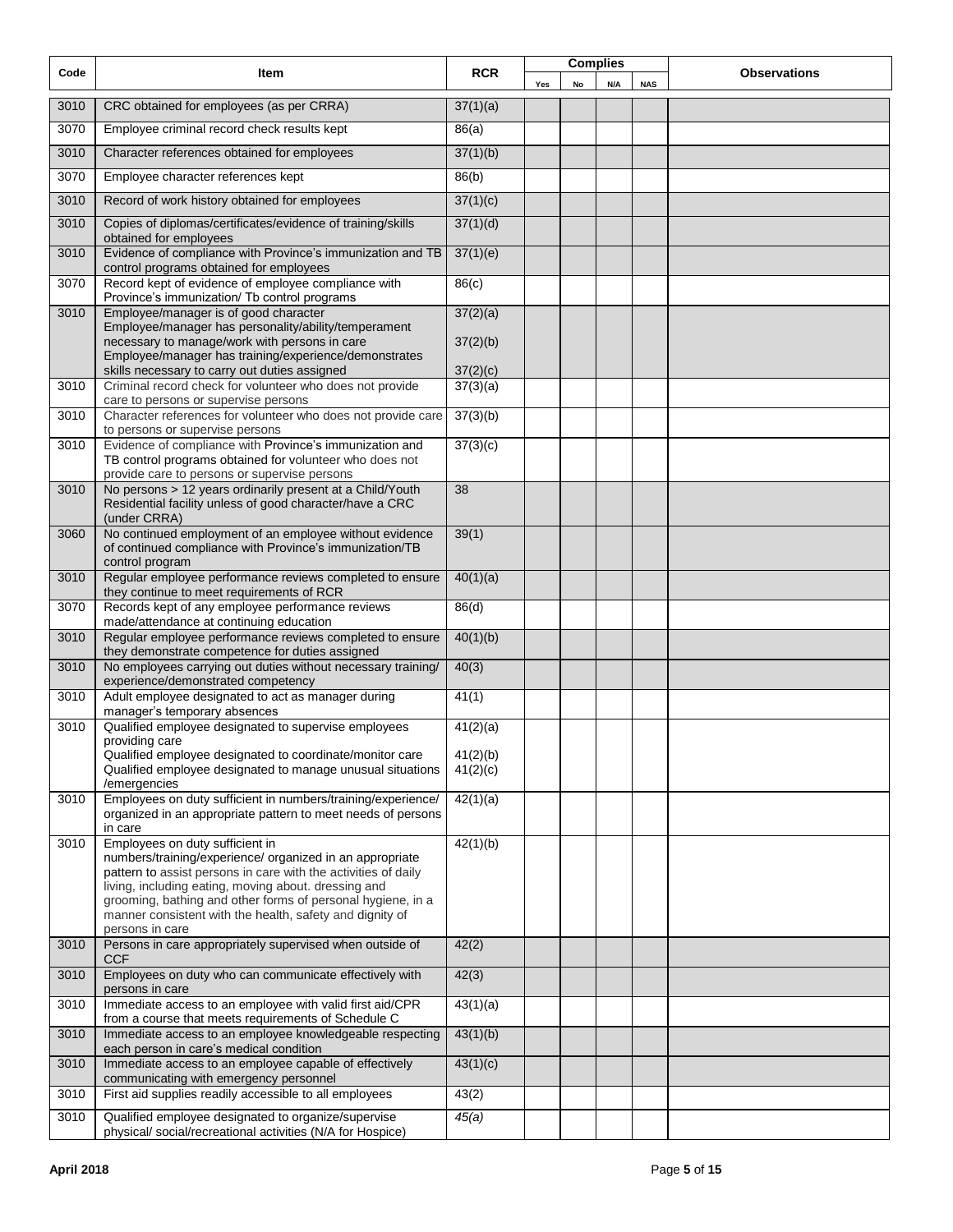| Code | Item                                                                                                                                                                                                                                                                     | <b>RCR</b>                                                                                       |     | <b>Complies</b> |     |            | <b>Observations</b> |
|------|--------------------------------------------------------------------------------------------------------------------------------------------------------------------------------------------------------------------------------------------------------------------------|--------------------------------------------------------------------------------------------------|-----|-----------------|-----|------------|---------------------|
|      |                                                                                                                                                                                                                                                                          |                                                                                                  | Yes | No              | N/A | <b>NAS</b> |                     |
| 3010 | Sufficient time given to designated employee to carry out<br>physical/social/recreational activities (N/A for Hospice)                                                                                                                                                   | 45(b)                                                                                            |     |                 |     |            |                     |
| 3010 | Sufficient time provided for persons in care to participate in<br>physical, social and recreational activities (N/A for Hospice)                                                                                                                                         | 45(c)                                                                                            |     |                 |     |            |                     |
| 3010 | Licensee must receive training in the administration of<br>Naloxone from a qualified health care professional, and<br>must ensure that their staff also receive appropriate training<br>to administer Naloxone and to provide first aid appropriate to<br>the situation. | <b>DOLSOP</b><br>Prevent<br>Overdose<br>Deaths<br>Licensee<br>Training                           |     |                 |     |            |                     |
| 3010 | Staff administer Naloxone and provide first-aid appropriate<br>to the situation.                                                                                                                                                                                         | <b>DOLSOP</b><br>Prevent<br>Overdose<br>Deaths<br>Administratio<br>n/Provide<br><b>First Aid</b> |     |                 |     |            |                     |
| 3010 | Ensure that trained staff are available to administer<br>Naloxone to persons in care when persons in care are on<br>the premises of the licensed facility or away from the<br>premises and remain under the care of facility staff.                                      | <b>DOLSOP</b><br>Prevent<br>Overdose<br>Deaths<br><b>Staff Trained</b>                           |     |                 |     |            |                     |
|      | <b>CARE &amp; SUPERVISION - OPERATIONS</b>                                                                                                                                                                                                                               |                                                                                                  |     |                 |     |            |                     |
| 3030 | Persons accommodated receiving safe/adequate care                                                                                                                                                                                                                        | 46(1)                                                                                            |     |                 |     |            |                     |
| 3080 | Type of care provided is that specified on licence                                                                                                                                                                                                                       | 46(2)(a)                                                                                         |     |                 |     |            |                     |
| 3080 | Accommodating number of persons in care in keeping with<br>maximum number specified on licence                                                                                                                                                                           | 46(2)(b)                                                                                         |     |                 |     |            |                     |
| 3080 | Care not provided to persons less than 19 years of age in<br>adult facility without approved exemption                                                                                                                                                                   | 46(2)(c)                                                                                         |     |                 |     |            |                     |
| 3030 | Admission screening in place                                                                                                                                                                                                                                             | 47(1)                                                                                            |     |                 |     |            |                     |
| 3030 | Admission screening considers employee training/experience/<br>number of staff/patterns of coverage                                                                                                                                                                      | 47(2)(a)                                                                                         |     |                 |     |            |                     |
| 3030 | Admission screening considers design of facility/construction/<br>equipment                                                                                                                                                                                              | 47(2)(b)                                                                                         |     |                 |     |            |                     |
| 3030 | Admission screening considers needs of person/needs<br>identified in care plan                                                                                                                                                                                           | 47(2)(c)                                                                                         |     |                 |     |            |                     |
| 3030 | Admission screening considers health/safety/dignity of others<br>in care                                                                                                                                                                                                 | 47(2)(d)                                                                                         |     |                 |     |            |                     |
| 3030 | Admission screening considers criteria set<br>by/advice/information from funding                                                                                                                                                                                         | 47(2)(e)                                                                                         |     |                 |     |            |                     |
| 3020 | Person/parent/representative advised of all<br>charges/fees/other payments for accommodation/other<br>services offered                                                                                                                                                   | 48(1)(a)                                                                                         |     |                 |     |            |                     |
| 3020 | Person/parent/representative advised of policies re:<br>expressing concerns/making complaints/resolving disputes                                                                                                                                                         | 48(1)(b)                                                                                         |     |                 |     |            |                     |
| 3020 | Person/parent/representative advised of how to express<br>concerns/ make complaints to MHO                                                                                                                                                                               | 48(1)(c)(i)                                                                                      |     |                 |     |            |                     |
| 3020 | Person/parent/representative advised of how to express<br>concerns/ make complaints to Patient Care Quality Review<br>Board                                                                                                                                              | 48(1)(c)(ii)                                                                                     |     |                 |     |            |                     |
| 3020 | Advice/information communicated to person/parent/<br>representative appropriate to their skills/abilities                                                                                                                                                                | 48(2)                                                                                            |     |                 |     |            |                     |
| 3060 | All persons admitted comply with Province's immunization /TB<br>control programs                                                                                                                                                                                         | 49(1)                                                                                            |     |                 |     |            |                     |
| 3030 | Risk of missing/wandering assessed on admission                                                                                                                                                                                                                          | 49(3)                                                                                            |     |                 |     |            |                     |
| 3030 | Health/safety monitored regularly                                                                                                                                                                                                                                        | 50(1)                                                                                            |     |                 |     |            |                     |
| 3030 | Person not sent to hospital without direction by medical/nurse<br>practitioner                                                                                                                                                                                           | 50(2)(a)                                                                                         |     |                 |     |            |                     |
| 3030 | Person on leave under the Mental Health Act not transferred<br>to another facility without consent of<br>person/parent/representative                                                                                                                                    | 50(2)(b)                                                                                         |     |                 |     |            |                     |
| 3020 | Emergency plan/procedures to prepare for/mitigate/respond<br>to/ recover from/evacuate from any emergency present                                                                                                                                                        | 51(1)(a)                                                                                         |     |                 |     |            |                     |
| 3020 | Plan setting out continued provision of care in emergency<br>present                                                                                                                                                                                                     | 51(1)(b)                                                                                         |     |                 |     |            |                     |
| 3020 | Emergency plans updated if any change in facility                                                                                                                                                                                                                        | 51(2)                                                                                            |     |                 |     |            |                     |
| 3010 | Employees trained in implementation of emergency plan/use<br>of any emergency equipment                                                                                                                                                                                  | 51(3)                                                                                            |     |                 |     |            |                     |
| 3020 | Emergency plan displayed prominently                                                                                                                                                                                                                                     | 51(4)                                                                                            |     |                 |     |            |                     |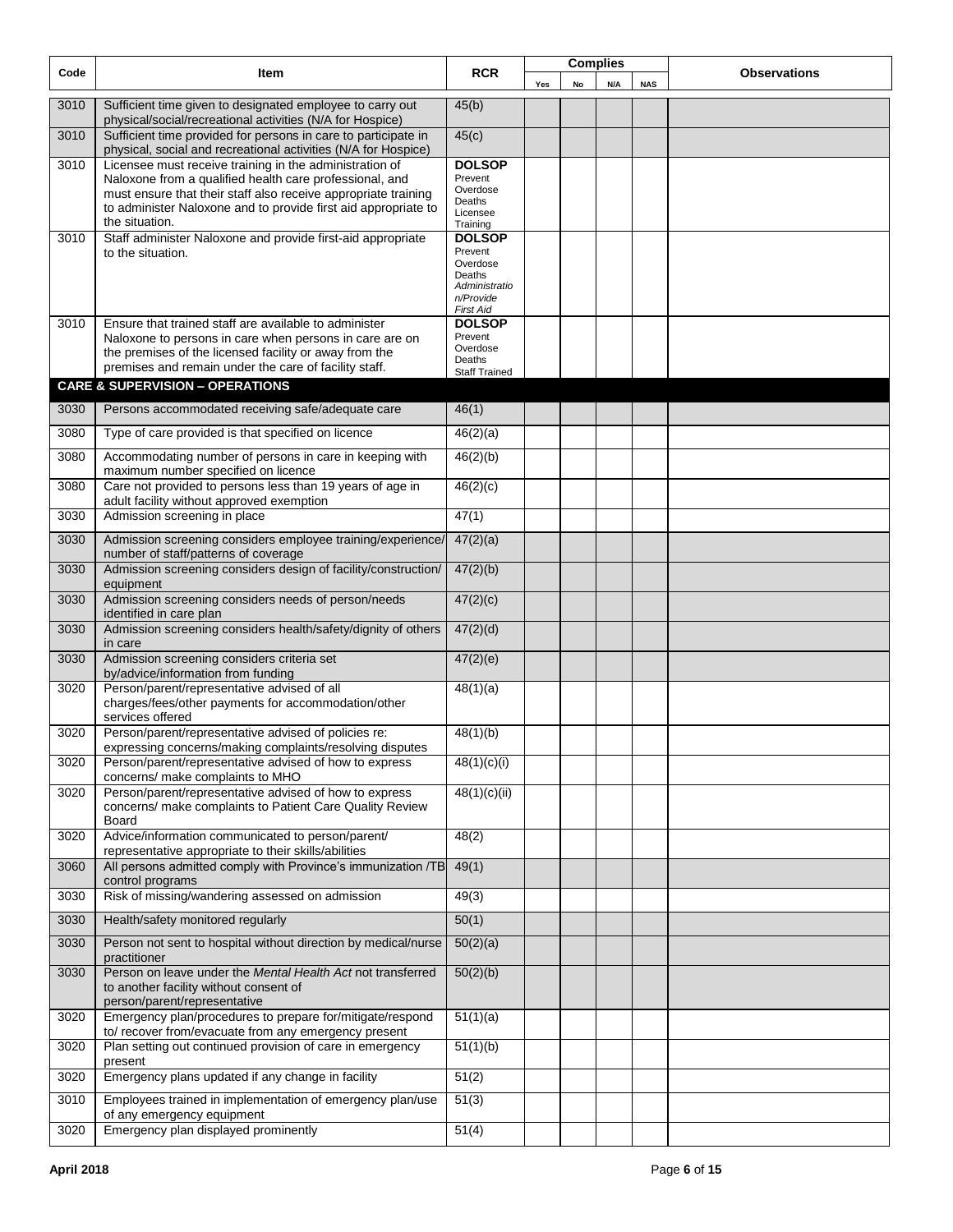| Code | Item                                                                                                                                                                               | <b>RCR</b>                                         |     |    | <b>Complies</b> |            | <b>Observations</b>                                                     |
|------|------------------------------------------------------------------------------------------------------------------------------------------------------------------------------------|----------------------------------------------------|-----|----|-----------------|------------|-------------------------------------------------------------------------|
|      |                                                                                                                                                                                    |                                                    | Yes | No | N/A             | <b>NAS</b> |                                                                         |
| 3000 | All employees have access to reliable communications<br>equipment                                                                                                                  | 51(5)                                              |     |    |                 |            |                                                                         |
| 3030 | Persons in care not subjected to financial/emotional/ physical/<br>sexual abuse or neglect - defined in Schedule D                                                                 | 52(1)(a)                                           |     |    |                 |            | **IMPORTANT: If unable to assess at<br>time of inspection, choose NAS** |
| 3030 | Licensee must ensure respect for personal privacy of all<br>persons in care, including privacy of each person's bedroom,<br>belongings, & storage area                             | $\overline{53}$                                    |     |    |                 |            | **IMPORTANT: If unable to assess at<br>time of inspection, choose NAS** |
| 3090 | Ongoing planned program of physical/social/recreational<br>activities suitable to needs (N/A to Hospice)                                                                           | 55(1)(a)(i)                                        |     |    |                 |            |                                                                         |
| 3090 | Ongoing planned program of physical/social/recreational<br>activities designed to meet care plan objectives (N/A to<br>Hospice)                                                    | 55(1)(a)(ii)                                       |     |    |                 |            |                                                                         |
| 3090 | Persons encouraged to participate in program of activities                                                                                                                         | 55(1)(b)(i)                                        |     |    |                 |            |                                                                         |
| 3090 | Persons encouraged to take advantage of community<br>physical/social/recreational activities                                                                                       | 55(1)(b)(ii)                                       |     |    |                 |            |                                                                         |
| 3090 | Events beyond regular program of physical/social/<br>recreational activities offered                                                                                               | 55(2)(a)                                           |     |    |                 |            |                                                                         |
| 3090 | Costs charged to participants in events beyond regular<br>program of physical/social/recreational activities                                                                       | 55(2)(b)                                           |     |    |                 |            |                                                                         |
| 3090 | Sufficient quantity/variety of supplies/materials/equipment for<br>regular program of activities without charge                                                                    | 55(3)(a)                                           |     |    |                 |            |                                                                         |
| 3090 | Supplies/materials/equipment for regular program of activities<br>readily accessible/safe for use                                                                                  | 55(3)(b)                                           |     |    |                 |            |                                                                         |
| 3030 | Written documentation (name, facility name, emergency<br>contact) in possession of persons who are off-site (not<br>required for CYR)                                              | $\overline{56(1)}$                                 |     |    |                 |            |                                                                         |
| 3030 | Persons likely to leave facility without notifying staff fitted with<br>identifying bracelet/other means that cannot be removed<br>easily                                          | 56(3)(a)                                           |     |    |                 |            |                                                                         |
| 3030 | Persons incapable of identifying themselves fitted with<br>identifying bracelet/other means that cannot be removed<br>easily                                                       | 56(3)(b)                                           |     |    |                 |            |                                                                         |
| 3030 | Parent/representative has reasonable access to person in<br>care                                                                                                                   | 57(1)                                              |     |    |                 |            |                                                                         |
| 3030 | Persons in care allowed to receive visitors of choice at any<br>time                                                                                                               | 57(2)(a)                                           |     |    |                 |            |                                                                         |
| 3030 | Persons in care allowed to communicate privately with visitors                                                                                                                     | 57(2)(b)                                           |     |    |                 |            |                                                                         |
| 3030 | Persons not allowed access to a person in care via court<br>order/order issued under enactment restricted/prohibited from<br>access                                                | 57(3)                                              |     |    |                 |            |                                                                         |
| 3030 | Person in care not released to someone besides a parent/<br>representative/authorized person                                                                                       | 58(1)(a)                                           |     |    |                 |            |                                                                         |
| 3030 | Person in care not removed from facility by someone besides<br>a parent/representative/authorized person                                                                           | 58(1)(b)                                           |     |    |                 |            |                                                                         |
| 3030 | At least an annual opportunity for persons/parents/<br>representatives/family members/contact persons to establish<br>councils/organizations to represent interests                | 59(a)                                              |     |    |                 |            |                                                                         |
| 3030 | At least an annual opportunity for councils/groups to meet<br>with licensee to promote collective/individual interests                                                             | 59(b)(i)                                           |     |    |                 |            |                                                                         |
| 3030 | At least an annual opportunity for councils/groups to meet<br>with licensee to involve persons in care decision making on<br>matters affecting day to day living                   | 59(b)(ii)                                          |     |    |                 |            |                                                                         |
| 3020 | Fair/prompt/effective process established for expression of<br>concerns/complaints/dispute resolution                                                                              | 60(a)                                              |     |    |                 |            |                                                                         |
| 3020 | No retaliation against persons in care resulting from<br>expression of concerns/complaints/dispute resolution                                                                      | 60(b)                                              |     |    |                 |            |                                                                         |
| 3020 | All complaints/concerns/disputes responded to promptly                                                                                                                             | 60(c)                                              |     |    |                 |            |                                                                         |
| 3080 | Regular self-monitoring of physical environment/care and<br>services provided to ensure compliance with legislation                                                                | 61                                                 |     |    |                 |            |                                                                         |
| 3070 | Issues re: end of life planning & advance directives may be<br>discussed and documented during care plan development                                                               | <b>DOLSOP</b><br>End of Life                       |     |    |                 |            |                                                                         |
| 3030 | Resident/substitute decision maker not required to sign<br>advance directives/levels of intervention documents on<br>admission/as requirement for continued residence at facility* | <b>DOLSOP</b><br>Sign Advance<br><b>Directives</b> |     |    |                 |            |                                                                         |
| 3030 | Restraint used necessary to protect person in care/ others                                                                                                                         | 73(1)(a)                                           |     |    |                 |            |                                                                         |
| 3030 | from serious physical harm<br>Restraint used is as minimal as possible (nature and duration)                                                                                       | 73(1)(b)                                           |     |    |                 |            |                                                                         |
| 3030 | Safety and physical and emotional dignity monitored                                                                                                                                | 73(1)(c)                                           |     |    |                 |            |                                                                         |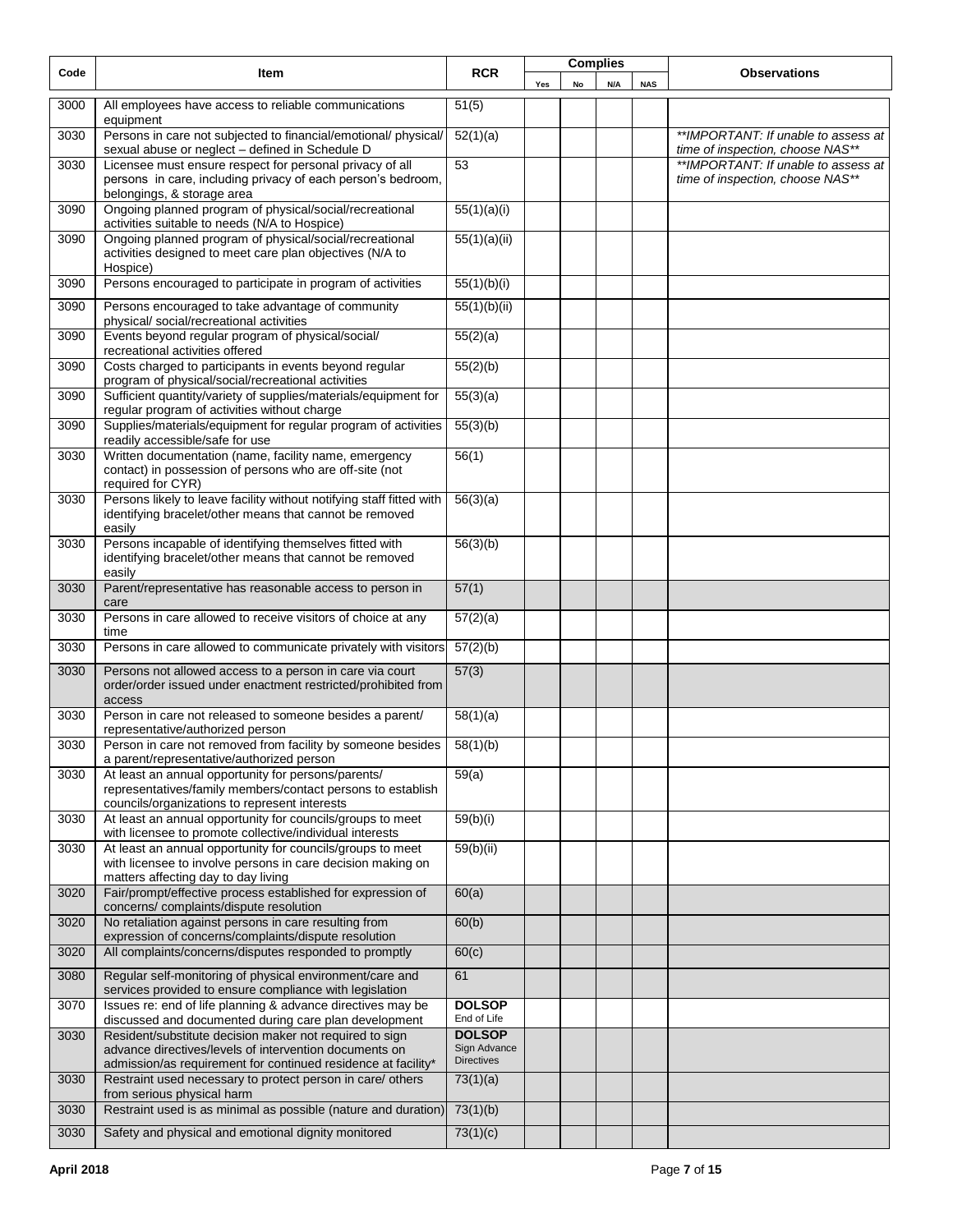| Code | Item                                                                                                                                                                                                                                                                                                                                                                                                                                                                            | <b>RCR</b>                                                                                       | <b>Complies</b> |    |     | <b>Observations</b> |  |
|------|---------------------------------------------------------------------------------------------------------------------------------------------------------------------------------------------------------------------------------------------------------------------------------------------------------------------------------------------------------------------------------------------------------------------------------------------------------------------------------|--------------------------------------------------------------------------------------------------|-----------------|----|-----|---------------------|--|
|      |                                                                                                                                                                                                                                                                                                                                                                                                                                                                                 |                                                                                                  | Yes             | No | N/A | <b>NAS</b>          |  |
|      | throughout use of restraint or assessed afterwards                                                                                                                                                                                                                                                                                                                                                                                                                              |                                                                                                  |                 |    |     |                     |  |
| 3030 | All alternatives to use of restraint considered or implemented<br>and rejected                                                                                                                                                                                                                                                                                                                                                                                                  | 73(2)(a)                                                                                         |                 |    |     |                     |  |
| 3030 | Employees have received training in alternatives to use of<br>restraint/determining when alternatives are appropriate/use<br>and monitoring of restraints                                                                                                                                                                                                                                                                                                                       | 73(2)(b)(i)                                                                                      |                 |    |     |                     |  |
| 3030 | Employees administering restraint follow any instructions in<br>care plan re: use of restraints                                                                                                                                                                                                                                                                                                                                                                                 | 73(2)(b)(ii)                                                                                     |                 |    |     |                     |  |
| 3030 | Use of restraint/its type/duration for use documented in care<br>plan                                                                                                                                                                                                                                                                                                                                                                                                           | 73(2)(c)                                                                                         |                 |    |     |                     |  |
| 3030 | Person restrained provided information/advice appropriately<br>re: use of restraint following use of emergency restraint                                                                                                                                                                                                                                                                                                                                                        | 73(3)(a)(i)                                                                                      |                 |    |     |                     |  |
| 3030 | Persons who witnessed use of restraint provided information/<br>advice appropriately re: use of restraint following use of<br>emergency restraint                                                                                                                                                                                                                                                                                                                               | 73(3)(a)(ii)                                                                                     |                 |    |     |                     |  |
| 3030 | Employees involved in use of restraint provided information/<br>advice appropriately re: use of restraint following use of<br>emergency restraint                                                                                                                                                                                                                                                                                                                               | 73(3)(a)(iii)                                                                                    |                 |    |     |                     |  |
| 3030 | Information or advice given re: use of restraint following use<br>of emergency restraint not documented in care plan                                                                                                                                                                                                                                                                                                                                                            | 73(3)(b)                                                                                         |                 |    |     |                     |  |
| 3020 | Restraint provided if the restraint is necessary to protect<br>from imminent serious physical harm,                                                                                                                                                                                                                                                                                                                                                                             | 74(1)(a)                                                                                         |                 |    |     |                     |  |
| 3020 | Restraint used with written agreement of person in<br>care/parent/ representative/relative closest to and actively<br>involved in person in care's life                                                                                                                                                                                                                                                                                                                         | 74(1)(b)(i)                                                                                      |                 |    |     |                     |  |
| 3030 | Agreement in Writing to the Use of Restraints                                                                                                                                                                                                                                                                                                                                                                                                                                   | <b>DOLSOP</b><br><b>Restraint Use</b>                                                            |                 |    |     |                     |  |
| 3020 | Restraint used with written agreement of medical/nurse<br>practitioner                                                                                                                                                                                                                                                                                                                                                                                                          | 74(1)(b)(ii)                                                                                     |                 |    |     |                     |  |
| 3030 | Person in care not restrained for punishment/discipline                                                                                                                                                                                                                                                                                                                                                                                                                         | 74(2)(a)                                                                                         |                 |    |     |                     |  |
| 3030 | Person in care not restrained for convenience of employees                                                                                                                                                                                                                                                                                                                                                                                                                      | 74(2)(b)                                                                                         |                 |    |     |                     |  |
| 3030 | Reassessment for need for restraint within 24 hours of first<br>use of restraint                                                                                                                                                                                                                                                                                                                                                                                                | 75(1)                                                                                            |                 |    |     |                     |  |
| 3020 | Written agreement obtained for continued use of emergency<br>restraint for >24 hours by person in<br>care/parent/representative/ relative closest to and actively<br>involved in person in care's life                                                                                                                                                                                                                                                                          | 75(2)(a)(i)                                                                                      |                 |    |     |                     |  |
| 3020 | Written agreement obtained for continued use of emergency<br>restraint for >24 hours by medical/nurse practitioner                                                                                                                                                                                                                                                                                                                                                              | 75(2)(a)(ii)                                                                                     |                 |    |     |                     |  |
| 3020 | Use of emergency restraint for >24 hours continues<br>provided that<br>alternatives are considered/implemented and rejected;<br>$\bullet$<br>employees have received training in alternatives to use<br>of restraint/determining when alternatives are<br>appropriate/use and monitoring of restraints; and<br>employees follow any instructions in care plan re: use of<br>$\bullet$<br>restraints; and<br>restraint use/type/duration is documented in care plan<br>$\bullet$ | 75(2)(b)                                                                                         |                 |    |     |                     |  |
| 3030 | The need for approved restraint administered for >24 hours<br>is reassessed as at time specified in care plan                                                                                                                                                                                                                                                                                                                                                                   | 75(3)(a)(i)                                                                                      |                 |    |     |                     |  |
| 3030 | The need for approved restraint administered for >24 hours<br>is reassessed at time specified by persons who agreed to its<br>use                                                                                                                                                                                                                                                                                                                                               | 75(3)(a)(ii)                                                                                     |                 |    |     |                     |  |
| 3030 | Consultation occurs with persons who agreed with use of<br>restraint when approved restraint administered for >24 hours                                                                                                                                                                                                                                                                                                                                                         | 75(3)(b)                                                                                         |                 |    |     |                     |  |
| 3030 | Operators must ensure that when Naloxone is administered<br>first aid, including artificial respiration is provided, and that<br>911 is called immediately.                                                                                                                                                                                                                                                                                                                     | <b>DOLSOP</b><br>Prevent<br>Overdose<br>Deaths<br>First<br>Aid/Artificial<br>Respiration<br>/911 |                 |    |     |                     |  |
|      | <b>POLICIES &amp; PROCEDURES</b>                                                                                                                                                                                                                                                                                                                                                                                                                                                |                                                                                                  |                 |    |     |                     |  |
| 3020 | Licensee must, at the time of prepayment for cost of services,<br>deliver a written statement setting out terms & conditions on<br>which a refund of all or any of prepayment will be made                                                                                                                                                                                                                                                                                      | CCALA 19                                                                                         |                 |    |     |                     |  |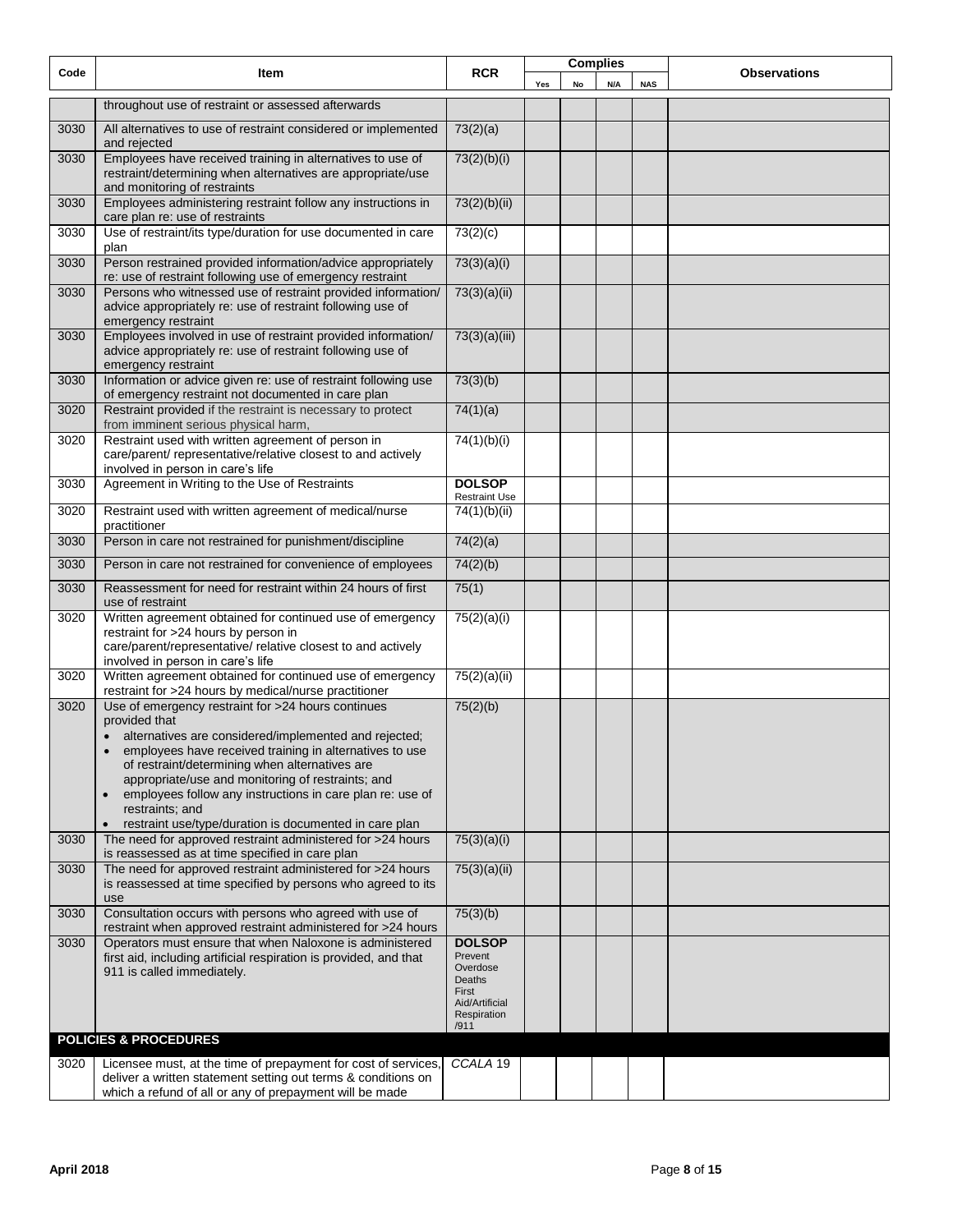| Code | Item                                                                                                                                                                            | <b>RCR</b>                |     |    | <b>Complies</b> |            |  | <b>Observations</b> |
|------|---------------------------------------------------------------------------------------------------------------------------------------------------------------------------------|---------------------------|-----|----|-----------------|------------|--|---------------------|
|      |                                                                                                                                                                                 |                           | Yes | No | N/A             | <b>NAS</b> |  |                     |
| 3070 | A licensee must keep a copy of the written statement,<br>referred to in Section 19 of the Act, that the licensee delivers<br>to persons who prepay part of the cost of services | 85.1(2)(a)                |     |    |                 |            |  |                     |
| 3070 | A licensee must keep a current record of each person to<br>whom the written statement is delivered in accordance with<br>that section                                           | 85.1(2)(b)                |     |    |                 |            |  |                     |
| 3020 | Written policies and procedures related to care and<br>supervision                                                                                                              | 85(1)(a)                  |     |    |                 |            |  |                     |
| 3020 | Policies and procedures reviewed at least once each<br>year/revised as necessary                                                                                                | 85(1)(b)                  |     |    |                 |            |  |                     |
| 3020 | Policies and procedures available to employees at all times                                                                                                                     | 85(1)(c)(i)               |     |    |                 |            |  |                     |
| 3020 | Policies and procedures available to MHO on request                                                                                                                             | 85(1)(c)(ii)              |     |    |                 |            |  |                     |
| 3020 | Policies and procedures available to person in care on<br>request                                                                                                               | 85(1)(c)<br>(ii.1)        |     |    |                 |            |  |                     |
| 3020 | Policies and procedures available to parent/representative<br>on request                                                                                                        | 85(1)(c)(iii)             |     |    |                 |            |  |                     |
| 3020 | Policy implementation by employees ensured                                                                                                                                      | 85(1)(d)                  |     |    |                 |            |  |                     |
| 3020 | LTC - Written fall prevention policies and procedures re: an<br>assessment of nature of risks that may result in falling in<br>facility                                         | 85(2)(a)(i)               |     |    |                 |            |  |                     |
| 3020 | LTC - Written fall prevention policies and procedures re:<br>plans for preventing falls                                                                                         | 85(2)(a)(ii)              |     |    |                 |            |  |                     |
| 3020 | LTC - Written fall prevention policies and procedures re:<br>plans for responding to falls suffered (immediate care and<br>subsequent prevention)                               | 85(2)(a)(iii)             |     |    |                 |            |  |                     |
| 3020 | Written policies and procedures for orientation of new<br>managers/employees                                                                                                    | 85(2)(b)                  |     |    |                 |            |  |                     |
| 3020 | Written policies and procedures for continuing education of<br>new managers/employees                                                                                           | 85(2)(c)                  |     |    |                 |            |  |                     |
| 3020 | Written policies and procedures outlining how persons in<br>care/parents/representatives/contact persons may express<br>concerns/make complaints/resolve disputes               | 85(2)(d)                  |     |    |                 |            |  |                     |
| 3020 | Written policies and procedures re: access to persons in care<br>by individuals who are not employees of facility                                                               | 85(2)(e)                  |     |    |                 |            |  |                     |
| 3020 | Written policies and procedures re: release of<br>children/youths/ vulnerable adults by authorized persons who<br>appear incapable of providing safe care                       | 85(2)(f)(i)               |     |    |                 |            |  |                     |
| 3020 | Written policies and procedures re: responding to requests to<br>release of children/youths/vulnerable adults by persons not<br>authorized to do so                             | 85(2)(f)(ii)              |     |    |                 |            |  |                     |
| 3020 | Written policies and procedures re: monitoring nutrition                                                                                                                        | 85(2)(g)                  |     |    |                 |            |  |                     |
| 3020 | Written policies and procedures re: monitoring of medication                                                                                                                    | 85(2)(h)                  |     |    |                 |            |  |                     |
| 3020 | Written policies and procedures re: use of emergency<br>restraints                                                                                                              | 85(2)(i)                  |     |    |                 |            |  |                     |
| 3020 | Written policies and procedures re: responding to reportable<br>incidents                                                                                                       | 85(2)(j)                  |     |    |                 |            |  |                     |
| 3020 | Written policies and procedures re: steps to be taken if a<br>person leaves/may have left without notifying an employee                                                         | 85(2)(k)                  |     |    |                 |            |  |                     |
| 3020 | Written policies and procedures re: appropriate<br>manner/schedule of record keeping                                                                                            | 85(2)(1)                  |     |    |                 |            |  |                     |
| 3070 | Copy kept of policies and procedures established by<br>Medication Safety and Advisory Committee                                                                                 | 85(3)                     |     |    |                 |            |  |                     |
| 3060 | Written policies and procedures for facility outbreak<br>prevention and control                                                                                                 | <b>DOLSOP</b><br>Outbreak |     |    |                 |            |  |                     |
|      | HYGIENE & COMMUNICABLE DISEASE CONTROL                                                                                                                                          | Policies                  |     |    |                 |            |  |                     |
| 3060 | Program of instruction/assistance in maintaining health and                                                                                                                     | 54(1)                     |     |    |                 |            |  |                     |
| 3030 | hygiene established<br>Assistance provided to obtain health services                                                                                                            | 54(2)(a)                  |     |    |                 |            |  |                     |
| 3030 | Medical/nurse practitioner contacted in emergency                                                                                                                               | 54(2)(b)                  |     |    |                 |            |  |                     |
| 3030 | Yearly dental health exams encouraged                                                                                                                                           | 54(3)(a)                  |     |    |                 |            |  |                     |
| 3030 | Daily assistance in maintenance of oral health provided                                                                                                                         | 54(3)(b)(i)               |     |    |                 |            |  |                     |
| 3030 | Assistance in obtaining professional dental services provided                                                                                                                   | 54(3)(b)(ii)              |     |    |                 |            |  |                     |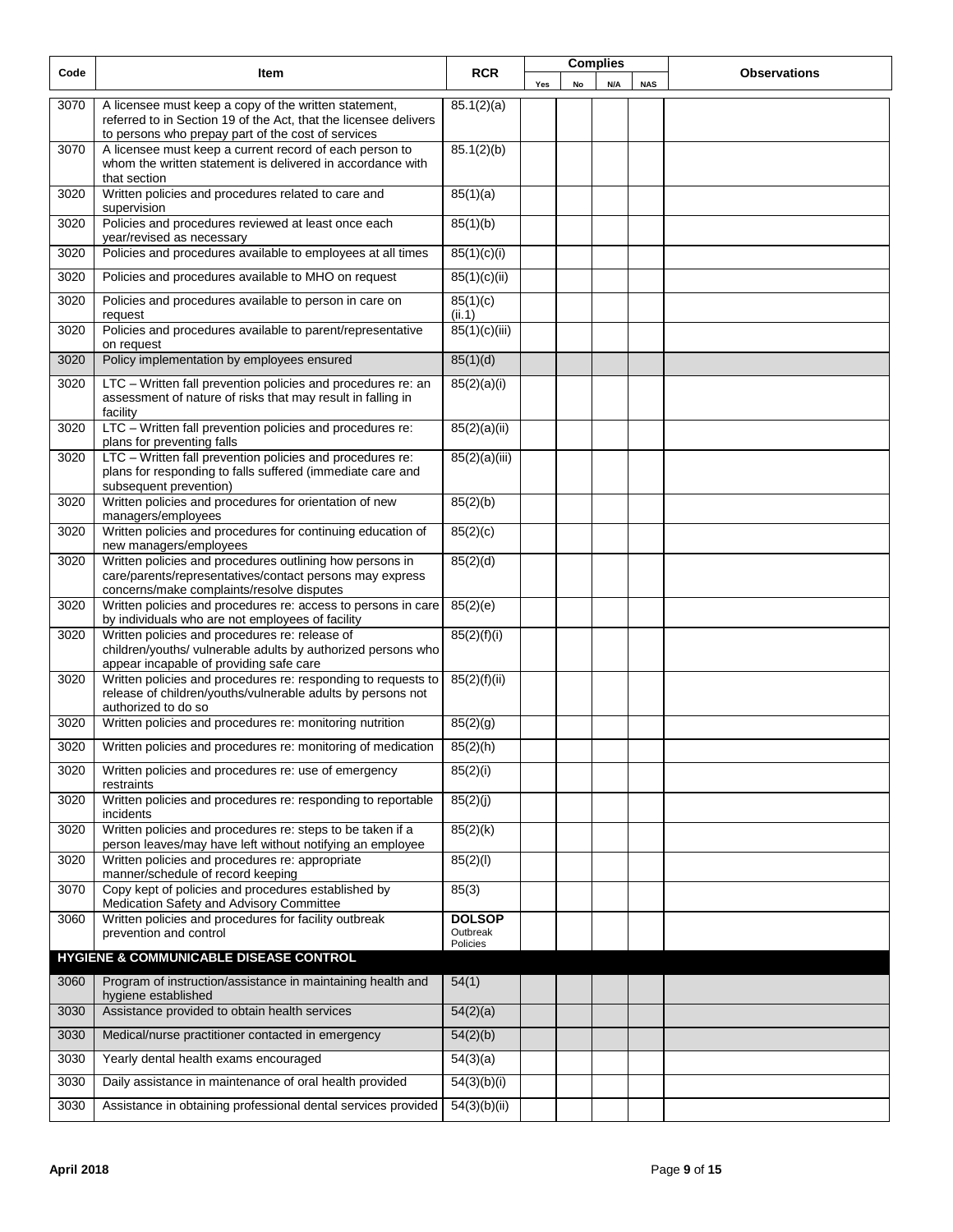| Code | Item                                                                                                                                                                                                                     | <b>RCR</b>                                               |     |    | <b>Complies</b> |            | <b>Observations</b> |
|------|--------------------------------------------------------------------------------------------------------------------------------------------------------------------------------------------------------------------------|----------------------------------------------------------|-----|----|-----------------|------------|---------------------|
|      |                                                                                                                                                                                                                          |                                                          | Yes | No | N/A             | <b>NAS</b> |                     |
| 3030 | Assistance in following dental treatment recommendations/<br>orders made by dental health care professional                                                                                                              | 54(3)(b)(iii)                                            |     |    |                 |            |                     |
|      | <b>RECORDS &amp; REPORTING</b>                                                                                                                                                                                           |                                                          |     |    |                 |            |                     |
| 3070 | Parent/representative/contact person notified immediately<br>when person in care becomes ill/injured                                                                                                                     | 76(1)                                                    |     |    |                 |            |                     |
| 3060 | MHO notified within 24 hours of a reportable communicable<br>disease as per Schedule A of the Health Act                                                                                                                 | 76(2)                                                    |     |    |                 |            |                     |
| 3070 | Parent/representative/contact person notified immediately<br>when person in care involved in a reportable incident                                                                                                       | 77(2)(a)                                                 |     |    |                 |            |                     |
| 3070 | Medical/nurse practitioner notified immediately when person<br>in care involved in a reportable incident                                                                                                                 | 77(2)(b)                                                 |     |    |                 |            |                     |
| 3070 | MHO notified immediately when person in care involved in a<br>reportable incident                                                                                                                                        | 77(2)(c)                                                 |     |    |                 |            |                     |
| 3070 | Funding program notified immediately when person in care<br>involved in a reportable incident                                                                                                                            | 77(2)(d)                                                 |     |    |                 |            |                     |
| 3070 | Hospice - need not report death of person in care if death/<br>cause of death was expected                                                                                                                               | 77(3)(a)                                                 |     |    |                 |            |                     |
| 3070 | Parent/representative/contact person and medical/nurse<br>practitioner notified immediately of an expected death in<br>Hospice                                                                                           | 77(3)(b)                                                 |     |    |                 |            |                     |
| 3070 | MHO/funding program notified within 30 days following an<br>expected death in Hospice                                                                                                                                    | 77(3)(c)                                                 |     |    |                 |            |                     |
| 3070 | Licensee must ensure that a person in care in Child and<br>Youth Residential advised of right to contact emergency<br>services or the Helpline for Children,                                                             | 24.1(2)(a)                                               |     |    |                 |            |                     |
| 3070 | Licensee must ensure that a person in care in Child and<br>Youth Residential provided contact information for<br>emergency services and the Helpline for Children,                                                       | 24.1(2)(b)                                               |     |    |                 |            |                     |
| 3070 | Licensee must ensure that a person in care in Child and<br>Youth Residential provided access to reliable<br>communications equipment to contact emergency services<br>or the Helpline for Children in a private setting. | 24.1(2)(c)                                               |     |    |                 |            |                     |
| 3070 | Records on-site include name/sex/date of birth/medical<br>insurance plan number/immunization record for persons in<br>care                                                                                               | 78(1)(a)                                                 |     |    |                 |            |                     |
| 3070 | Records on-site include date of admission for persons in<br>care                                                                                                                                                         | 78(1)(b)                                                 |     |    |                 |            |                     |
| 3070 | Licensee must keep, for each person in care in Child and<br>Youth Residential a record that the information required<br>under section 24.1 was provided to the person in care.                                           | 78(1.1)                                                  |     |    |                 |            |                     |
| 3060 | Clear & up to date records of immunization status kept for<br>each person in care                                                                                                                                        | <b>DOLSOP</b><br>Immunization<br>Records                 |     |    |                 |            |                     |
| 3060 | Immunization status reviewed on admission & regularly<br>thereafter for each person care                                                                                                                                 | <b>DOLSOP</b><br>Review<br>Immunization<br><b>Status</b> |     |    |                 |            |                     |
| 3060 | Information re: benefits of immunization provided (including<br>pneumococcal, annual influenza, tetanus-diphtheria, if<br>appropriate)                                                                                   | <b>DOLSOP</b><br>Immunization<br><b>Benefits</b>         |     |    |                 |            |                     |
| 3060 | Pneumococcal immunization offered on admission, if not<br>received previously                                                                                                                                            | <b>DOLSOP</b><br>Pneumo on<br>Admission                  |     |    |                 |            |                     |
| 3060 | Care plan on admission includes reference to individual<br>outbreak prevention and control policies                                                                                                                      | <b>DOLSOP</b><br>Care Plan                               |     |    |                 |            |                     |
| 3070 | Records on-site include name & telephone number for<br>parent/representative/contact person/primary health care<br>provider                                                                                              | 78(1)(c)                                                 |     |    |                 |            |                     |
| 3070 | Records on-site include description/identification in an<br>emergency for persons in care (i.e. photograph)                                                                                                              | 78(1)(d)                                                 |     |    |                 |            |                     |
| 3070 | Records on-site include identification of any individuals<br>restricted/prohibited by court order from access to persons in<br>care                                                                                      | 78(1)(e)(i)                                              |     |    |                 |            |                     |
| 3070 | Records on-site include identification of any individuals who<br>may pose a risk to health/safety/dignity to persons in care                                                                                             | 78(1)(e)(ii)                                             |     |    |                 |            |                     |
| 3070 | Record of written consent from person in care/parent/<br>representative to call medical/nurse practitioner or ambulance                                                                                                  | 78(3)(a)                                                 |     |    |                 |            |                     |
| 3070 | Children: Record of written consent from parent/<br>representative to release child to someone other than child's<br>parent                                                                                              | 78(3)(b)                                                 |     |    |                 |            |                     |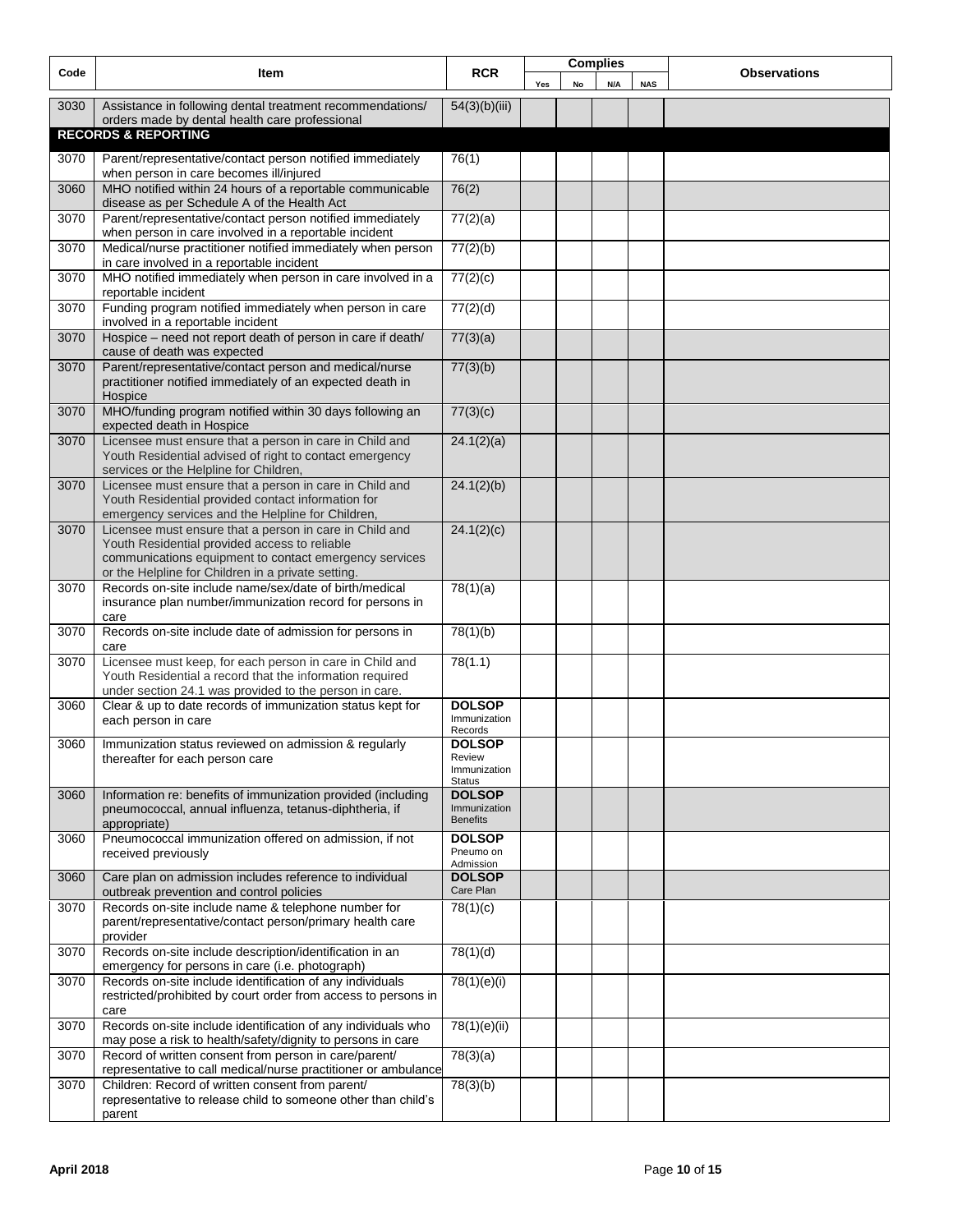|                   |                                                                                                                                            | <b>RCR</b>    |     |    | <b>Complies</b> |            | <b>Observations</b> |
|-------------------|--------------------------------------------------------------------------------------------------------------------------------------------|---------------|-----|----|-----------------|------------|---------------------|
| Code              | Item                                                                                                                                       |               | Yes | No | N/A             | <b>NAS</b> |                     |
| 3070              | Records on site include all money/valuables/other things held<br>in trust/safekeeping for persons in care                                  | 79(1)(a)      |     |    |                 |            |                     |
| 3070              | Records on site include any disbursements made on behalf<br>of persons in care                                                             | 79(1)(b)      |     |    |                 |            |                     |
| 3070              | Records on site include any fees charged to hold/administer<br>money/valuables/other things of persons in care                             | 79(1)(c)(i)   |     |    |                 |            |                     |
| 3070              | Records on site include any fees charged to make<br>disbursements on behalf of persons in care                                             | 79(1)(c)(ii)  |     |    |                 |            |                     |
| 3070              | Records on site include all money/valuables/other things held<br>for persons in care that were returned                                    | 79(1)(d)      |     |    |                 |            |                     |
| 3070              | Receipts issued or obtained (as applicable) for items in<br>trust/safekeeping, or disbursements made, or fees charged or<br>items returned | 79(2)         |     |    |                 |            |                     |
| 3070              | Short-term care plan developed on admission (brief,<br>temporary)                                                                          | 80(1)         |     |    |                 |            |                     |
| 3070              | Short-term care plan includes required information                                                                                         | 80(2)         |     |    |                 |            |                     |
| 3070              | Care plan made within 30 days of admission (comprehensive<br>for stays longer than 30 days)                                                | 81(1)         |     |    |                 |            |                     |
| 3030              | Care plan developed with participation of person in care                                                                                   | 81(2)(a)(i)   |     |    |                 |            |                     |
| 3030              | Care plan developed with participation of<br>parent/representative                                                                         | 81(2)(a)(ii)  |     |    |                 |            |                     |
| 3030              | Care plan developed taking into account unique abilities,<br>physical/social/emotional needs, cultural/spiritual preferences               | 81(2)(b)      |     |    |                 |            |                     |
| 3030              | Care plan includes plan to address medication/self-<br>medication                                                                          | 81(3)(a)(i)   |     |    |                 |            |                     |
| 3030              | Care plan includes behavioural intervention                                                                                                | 81(3)(a)(ii)  |     |    |                 |            |                     |
| 3030              | Care plan includes agreed upon restraint usage/type or<br>nature/usage frequency                                                           | 81(3)(a)(iii) |     |    |                 |            |                     |
| 3030              | Care plan includes oral health care plan                                                                                                   | 81(3)(b)      |     |    |                 |            |                     |
| 3030              | Care plan includes nutrition plan that assesses nutrition<br>status                                                                        | 81(3)(c)(i)   |     |    |                 |            |                     |
| 3030              | Care plan includes nutrition plan that specifies nutrition to be<br>provided, including therapeutic diets                                  | 81(3)(c)(ii)  |     |    |                 |            |                     |
| 3030              | Care plan includes recreation/leisure plan                                                                                                 | 81(3)(d)      |     |    |                 |            |                     |
| 3030              | LTC - Fall prevention plan addressing assessment of risk of<br>falling included in care plan for those prone to falling                    | 81(3)(e)(i)   |     |    |                 |            |                     |
| 3030              | LTC - Fall prevention plan addressing prevention from falling<br>included in care plan for those prone to falling                          | 81(3)(e)(ii)  |     |    |                 |            |                     |
| 3030              | LTC - Fall prevention plan addressing follow-up to falls<br>suffered included in care plan for those prone to falling                      | 81(3)(e)(iii) |     |    |                 |            |                     |
| 3030              | Care plan includes plans for preventing persons from leaving<br>facility without notifying employees, if at risk                           | 81(3)(f)(i)   |     |    |                 |            |                     |
| $30\overline{30}$ | Care plan includes plans for locating persons who have left<br>facility without notifying employees                                        | 81(3)(f)(ii)  |     |    |                 |            |                     |
| 3030              | Children/Youth - Care plan includes special instructions<br>provided in writing by parent                                                  | 81(3)(g)      |     |    |                 |            |                     |
| 3030              | Care plan includes, if persons is released on leave/has been<br>admitted under an enactment/court order, any condition/                    | 81(3)(h)      |     |    |                 |            |                     |
| 3030              | requirement under Mental Health Act/the enactment/the order<br>Regular monitoring of implementation of care plan                           | 81(4)(a)      |     |    |                 |            |                     |
| 3030              | Review/modification of care plan if a substantial change in                                                                                | 81(4)(b)(i)   |     |    |                 |            |                     |
| 3030              | circumstances<br>Review/modification of care plan at least once a year, if no                                                              | 81(4)(b)(ii)  |     |    |                 |            |                     |
| 3030              | substantial change in circumstances<br>Persons in care participate in review/modification of their care                                    | 81(4)(c)      |     |    |                 |            |                     |
| 3030              | plan<br>Care provided consistent with terms/conditions in care plan                                                                        | 82            |     |    |                 |            |                     |
| 3070              | Record in care plan of type/nature of restraint                                                                                            | 84(a)         |     |    |                 |            |                     |
| 3070              | Record in care plan of reason for use of restraint                                                                                         | 84(b)         |     |    |                 |            |                     |
| 3070              | Record in care plan of alternatives to restraint considered<br>which were implemented/rejected                                             | 84(c)         |     |    |                 |            |                     |
| 3070              | Record in care plan of duration of restraint and monitoring of<br>person in care during restraint                                          | 84(d)         |     |    |                 |            |                     |
| 3070              | Record in care plan of result of any reassessment of use of<br>restraint                                                                   | 84(e)         |     |    |                 |            |                     |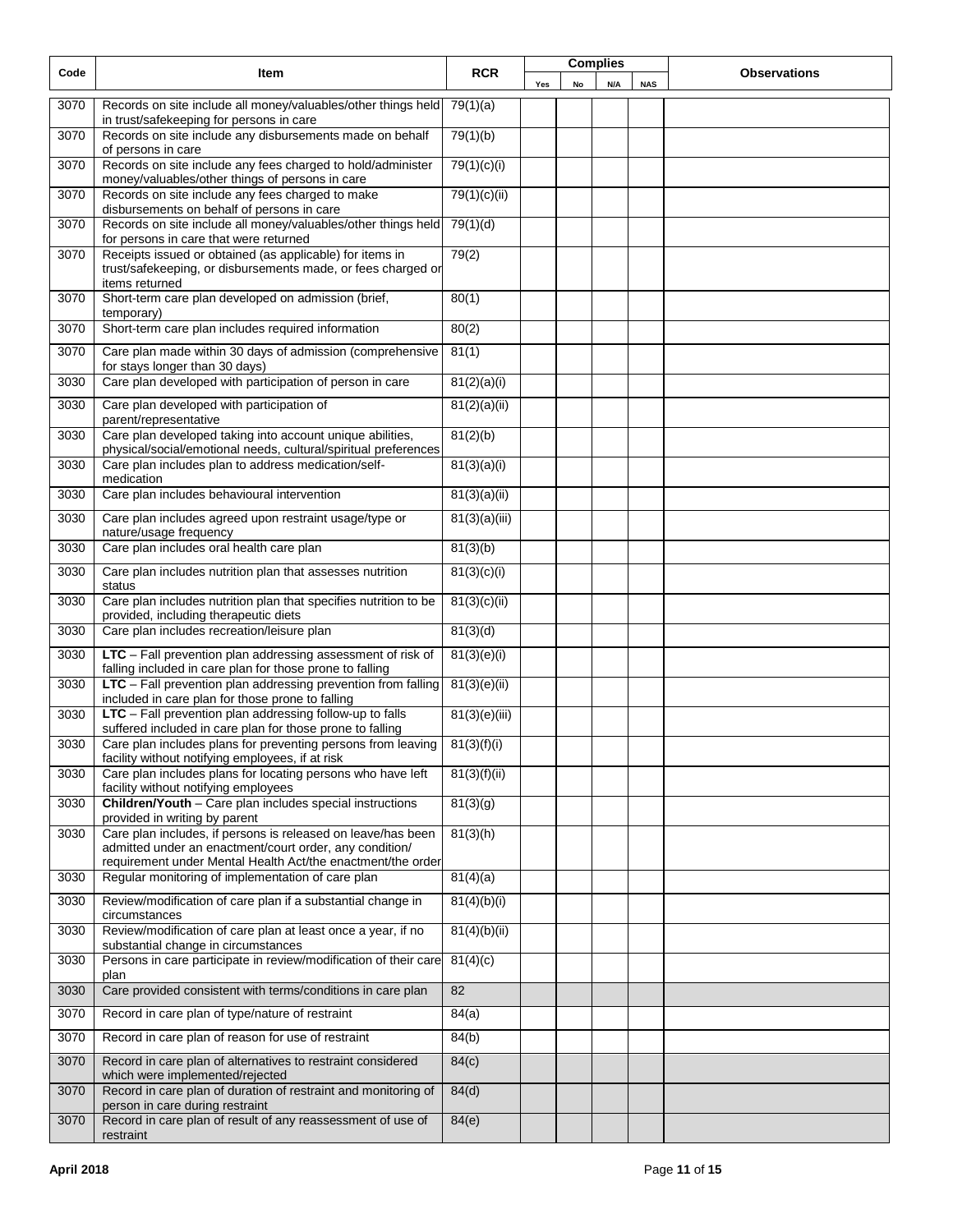| Code | Item                                                                                                                     | <b>RCR</b>               |     |    | <b>Complies</b> |            | <b>Observations</b> |
|------|--------------------------------------------------------------------------------------------------------------------------|--------------------------|-----|----|-----------------|------------|---------------------|
|      |                                                                                                                          |                          | Yes | No | N/A             | <b>NAS</b> |                     |
| 3070 | Record in care plan employee compliance with:                                                                            | 84(f)                    |     |    |                 |            |                     |
|      | • Training in alternatives to restraint use                                                                              |                          |     |    |                 |            |                     |
|      | • Following instructions re: use of restraints                                                                           |                          |     |    |                 |            |                     |
|      | • Documentation of use of restraint                                                                                      |                          |     |    |                 |            |                     |
|      | • Information/advice provided to person<br>restrained/persons who witnessed it/employees involved                        |                          |     |    |                 |            |                     |
|      | in use following use of restraint                                                                                        |                          |     |    |                 |            |                     |
|      | • Not using restraint for punishment/discipline/convenience                                                              |                          |     |    |                 |            |                     |
| 3070 | Records kept of minor accidents/illnesses/medication errors                                                              | 88(a)                    |     |    |                 |            |                     |
|      | involving persons in care                                                                                                |                          |     |    |                 |            |                     |
| 3070 | Records kept of unexpected events involving persons in                                                                   | 88(b)                    |     |    |                 |            |                     |
| 3070 | care<br>Records kept of reportable incidents involving persons in                                                        | 88(c)                    |     |    |                 |            |                     |
|      | care                                                                                                                     |                          |     |    |                 |            |                     |
| 3070 | Records kept of complaints made/concerns expressed to                                                                    | 89(1)                    |     |    |                 |            |                     |
|      | Licensee and responses made                                                                                              |                          |     |    |                 |            |                     |
| 3070 | Records kept re: compliance with liability insurance<br>requirements (LTC only)                                          | 89(2)(a)                 |     |    |                 |            |                     |
| 3070 | Records kept re: compliance with family/resident council                                                                 | 89(2)(b)                 |     |    |                 |            |                     |
|      | requirements                                                                                                             |                          |     |    |                 |            |                     |
| 3070 | Records kept re: compliance with meeting individual                                                                      | 89(2)(c)                 |     |    |                 |            |                     |
|      | nutrition needs/requirements                                                                                             |                          |     |    |                 |            |                     |
| 3070 | Records kept re: compliance with administration of<br>medication requirements                                            | 89(2)(d)                 |     |    |                 |            |                     |
| 3070 | Separate financial records for each facility maintained                                                                  | 90(1)                    |     |    |                 |            |                     |
|      |                                                                                                                          |                          |     |    |                 |            |                     |
| 3070 | All required records kept current                                                                                        | 91(1)(a)                 |     |    |                 |            |                     |
| 3070 | All required records kept separately for each facility                                                                   | 91(1)(b)                 |     |    |                 |            |                     |
|      | operated                                                                                                                 |                          |     |    |                 |            |                     |
| 3070 | Records for each person in care, re: money & valuables,<br>short-term care plans, care plans for >30 day stays, policies | 91(2)(a)                 |     |    |                 |            |                     |
|      | & procedures, repayment records, records of minor                                                                        |                          |     |    |                 |            |                     |
|      | &reportable incidents, records of complaints and                                                                         |                          |     |    |                 |            |                     |
|      | compliance kept at facility                                                                                              |                          |     |    |                 |            |                     |
| 3070 | Off-site records kept in a reasonably accessible place                                                                   | 91(2)(b)                 |     |    |                 |            |                     |
| 3070 | Records produced on demand of MHO                                                                                        | 91(2)(c)                 |     |    |                 |            |                     |
| 3070 | Records related to persons in care only accessible to                                                                    | 91(3)                    |     |    |                 |            |                     |
|      | employees                                                                                                                |                          |     |    |                 |            |                     |
| 3070 | All records (except original forms authorizing criminal record<br>checks, employee records, records for persons in care, | $\overline{92(1)}$       |     |    |                 |            |                     |
|      | records of complaints) kept for at least one year                                                                        |                          |     |    |                 |            |                     |
| 3010 | Original forms authorizing criminal record checks kept for at                                                            | 92(2)                    |     |    |                 |            |                     |
|      | least 5 years                                                                                                            |                          |     |    |                 |            |                     |
| 3010 | Criminal record check results, character references, work                                                                | 92(3)(a)                 |     |    |                 |            |                     |
|      | history records, copies of diplomas/certificates/evidence of<br>training and skills, and evidence of compliance with     |                          |     |    |                 |            |                     |
|      | Province's immunization/TB Control programs for                                                                          |                          |     |    |                 |            |                     |
|      | employees kept as required                                                                                               |                          |     |    |                 |            |                     |
| 3010 | Criminal record check results and character references for                                                               | 92(3)(b)                 |     |    |                 |            |                     |
| 3070 | those ordinarily present kept as required<br>Licensee reports any overdose requiring the administration                  | <b>DOLSOP</b>            |     |    |                 |            |                     |
|      | of Naloxone as a reportable incident under the category of                                                               | Prevent                  |     |    |                 |            |                     |
|      | Poisoning                                                                                                                | Overdose<br>Deaths       |     |    |                 |            |                     |
|      |                                                                                                                          | Incident                 |     |    |                 |            |                     |
| 3070 |                                                                                                                          | Reporting                |     |    |                 |            |                     |
|      | Records for each person in care kept for at least 2 years<br>following discharge                                         | 92(5)                    |     |    |                 |            |                     |
| 3070 | Records of complaints kept for at least 2 years                                                                          | 92(6)                    |     |    |                 |            |                     |
| 3070 | Records/personal information of persons in care kept                                                                     | 93                       |     |    |                 |            |                     |
|      | confidential                                                                                                             |                          |     |    |                 |            |                     |
| 3070 | Section 70(1) must not be interpreted as a barrier to<br>administering Naloxone to a person who is suffering from an     | <b>DOLSOP</b><br>Prevent |     |    |                 |            |                     |
|      | opioid overdose. Naloxone may be administered to a                                                                       | Overdose                 |     |    |                 |            |                     |
|      | person as per the facility's Naloxone Administration policy                                                              | Deaths<br>RCR 70(1)      |     |    |                 |            |                     |
|      | developed under the direction of the operator's Medication                                                               |                          |     |    |                 |            |                     |
|      | Safety and Advisory Committee and in collaboration with<br>the facility physician, as Naloxone is no longer a            |                          |     |    |                 |            |                     |
|      | prescription medication when used for an opioid overdose                                                                 |                          |     |    |                 |            |                     |
|      | emergency                                                                                                                |                          |     |    |                 |            |                     |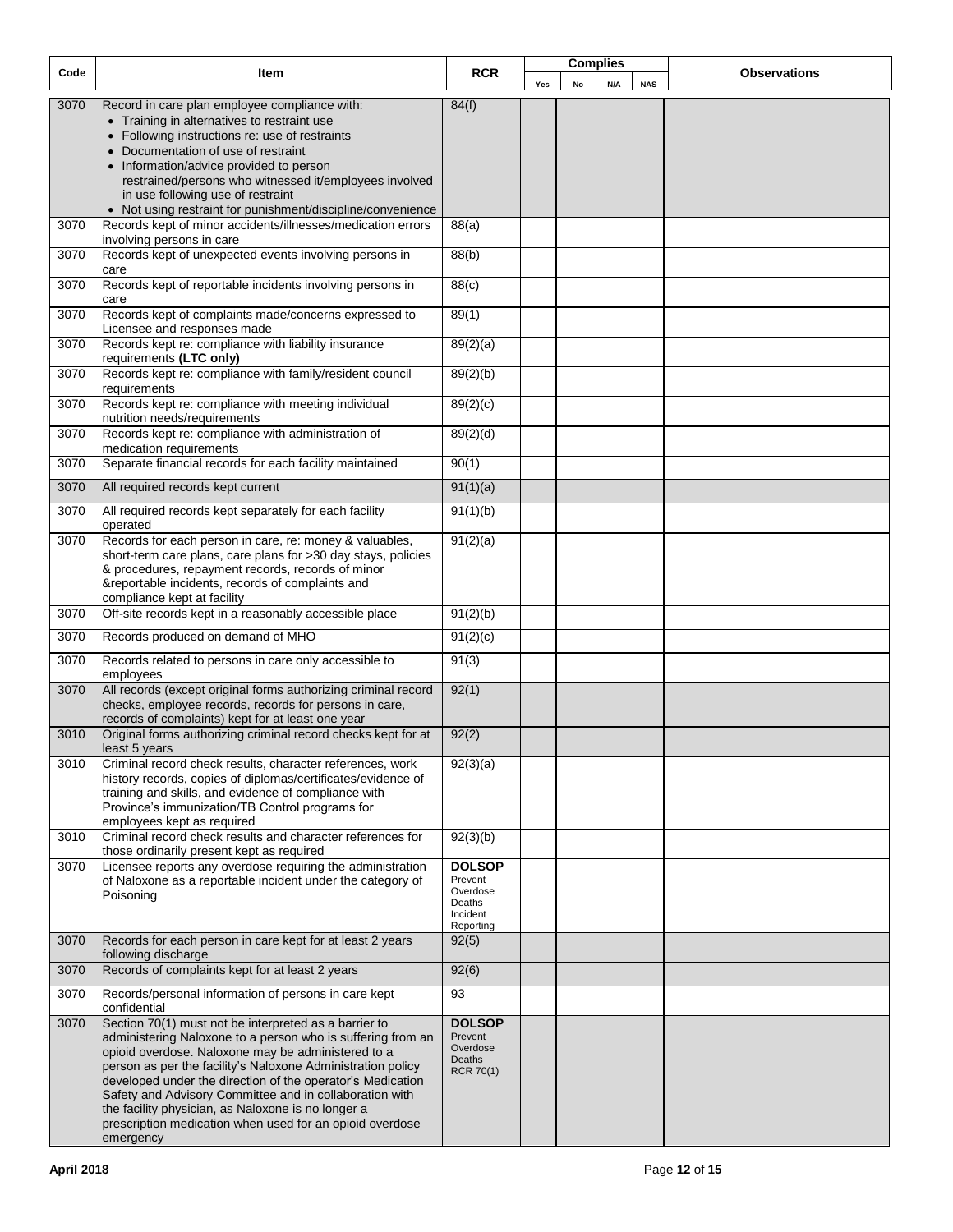| <b>RCR</b><br><b>Observations</b><br>Item<br>Code<br>N/A<br>No<br><b>NAS</b><br>Yes<br><b>MEDICATIONS</b><br>Does facility have records for MSAC's:<br>No<br>Other items discussed<br>code<br>Meeting (every 6 mos. for facilities & 12 mos. for homes);<br>$\bullet$<br>Review of medication system (every 6 months); &<br>$\bullet$<br>Review of standing orders (annually) & contingency medications<br>$\bullet$<br>Medication Safety & Advisory Committee (MSAC) appointed/<br>$68(1)(\overline{a})$<br>3040<br>includes manager/designate<br>Medication Safety & Advisory Committee appointed/ includes<br>68(1)(b)<br>3040<br>supervising pharmacist<br>Medication Safety & Advisory Committee appointed/ includes<br>68(1)(c)<br>3040<br>health care provider supervising health care services<br>Supervising pharmacist serves on Medication Safety &<br>68(2)(a)<br>3040<br><b>Advisory Committee</b><br>Supervising pharmacist inspects medication storage areas<br>68(2)(b)<br>3040<br>68(2)(c)<br>3040<br>Supervising pharmacist consults with employees re:<br>medication interactions/other medication related problems<br>Medication Safety & Advisory Committee establishes/reviews<br>68(3)(a)<br>3020<br>training/orientation programs for employees<br>Medication Safety & Advisory Committee policies/procedures<br>68(3)(b)(i)<br>3020<br>re: safe & effective storage/handling/ administration of<br>medications<br>Medication Safety & Advisory Committee establishes/reviews<br>68(3)(b)(ii)<br>3020<br>policies/procedures re: immediate response to/reporting of<br>medication errors/adverse reactions to medications |  |
|---------------------------------------------------------------------------------------------------------------------------------------------------------------------------------------------------------------------------------------------------------------------------------------------------------------------------------------------------------------------------------------------------------------------------------------------------------------------------------------------------------------------------------------------------------------------------------------------------------------------------------------------------------------------------------------------------------------------------------------------------------------------------------------------------------------------------------------------------------------------------------------------------------------------------------------------------------------------------------------------------------------------------------------------------------------------------------------------------------------------------------------------------------------------------------------------------------------------------------------------------------------------------------------------------------------------------------------------------------------------------------------------------------------------------------------------------------------------------------------------------------------------------------------------------------------------------------------------------------------------------------------------------|--|
|                                                                                                                                                                                                                                                                                                                                                                                                                                                                                                                                                                                                                                                                                                                                                                                                                                                                                                                                                                                                                                                                                                                                                                                                                                                                                                                                                                                                                                                                                                                                                                                                                                                   |  |
|                                                                                                                                                                                                                                                                                                                                                                                                                                                                                                                                                                                                                                                                                                                                                                                                                                                                                                                                                                                                                                                                                                                                                                                                                                                                                                                                                                                                                                                                                                                                                                                                                                                   |  |
|                                                                                                                                                                                                                                                                                                                                                                                                                                                                                                                                                                                                                                                                                                                                                                                                                                                                                                                                                                                                                                                                                                                                                                                                                                                                                                                                                                                                                                                                                                                                                                                                                                                   |  |
|                                                                                                                                                                                                                                                                                                                                                                                                                                                                                                                                                                                                                                                                                                                                                                                                                                                                                                                                                                                                                                                                                                                                                                                                                                                                                                                                                                                                                                                                                                                                                                                                                                                   |  |
|                                                                                                                                                                                                                                                                                                                                                                                                                                                                                                                                                                                                                                                                                                                                                                                                                                                                                                                                                                                                                                                                                                                                                                                                                                                                                                                                                                                                                                                                                                                                                                                                                                                   |  |
|                                                                                                                                                                                                                                                                                                                                                                                                                                                                                                                                                                                                                                                                                                                                                                                                                                                                                                                                                                                                                                                                                                                                                                                                                                                                                                                                                                                                                                                                                                                                                                                                                                                   |  |
|                                                                                                                                                                                                                                                                                                                                                                                                                                                                                                                                                                                                                                                                                                                                                                                                                                                                                                                                                                                                                                                                                                                                                                                                                                                                                                                                                                                                                                                                                                                                                                                                                                                   |  |
|                                                                                                                                                                                                                                                                                                                                                                                                                                                                                                                                                                                                                                                                                                                                                                                                                                                                                                                                                                                                                                                                                                                                                                                                                                                                                                                                                                                                                                                                                                                                                                                                                                                   |  |
|                                                                                                                                                                                                                                                                                                                                                                                                                                                                                                                                                                                                                                                                                                                                                                                                                                                                                                                                                                                                                                                                                                                                                                                                                                                                                                                                                                                                                                                                                                                                                                                                                                                   |  |
|                                                                                                                                                                                                                                                                                                                                                                                                                                                                                                                                                                                                                                                                                                                                                                                                                                                                                                                                                                                                                                                                                                                                                                                                                                                                                                                                                                                                                                                                                                                                                                                                                                                   |  |
|                                                                                                                                                                                                                                                                                                                                                                                                                                                                                                                                                                                                                                                                                                                                                                                                                                                                                                                                                                                                                                                                                                                                                                                                                                                                                                                                                                                                                                                                                                                                                                                                                                                   |  |
|                                                                                                                                                                                                                                                                                                                                                                                                                                                                                                                                                                                                                                                                                                                                                                                                                                                                                                                                                                                                                                                                                                                                                                                                                                                                                                                                                                                                                                                                                                                                                                                                                                                   |  |
|                                                                                                                                                                                                                                                                                                                                                                                                                                                                                                                                                                                                                                                                                                                                                                                                                                                                                                                                                                                                                                                                                                                                                                                                                                                                                                                                                                                                                                                                                                                                                                                                                                                   |  |
|                                                                                                                                                                                                                                                                                                                                                                                                                                                                                                                                                                                                                                                                                                                                                                                                                                                                                                                                                                                                                                                                                                                                                                                                                                                                                                                                                                                                                                                                                                                                                                                                                                                   |  |
|                                                                                                                                                                                                                                                                                                                                                                                                                                                                                                                                                                                                                                                                                                                                                                                                                                                                                                                                                                                                                                                                                                                                                                                                                                                                                                                                                                                                                                                                                                                                                                                                                                                   |  |
|                                                                                                                                                                                                                                                                                                                                                                                                                                                                                                                                                                                                                                                                                                                                                                                                                                                                                                                                                                                                                                                                                                                                                                                                                                                                                                                                                                                                                                                                                                                                                                                                                                                   |  |
| All employees comply with policies and procedures of<br>68(4)<br>3010<br>Medication Safety & Advisory Committee                                                                                                                                                                                                                                                                                                                                                                                                                                                                                                                                                                                                                                                                                                                                                                                                                                                                                                                                                                                                                                                                                                                                                                                                                                                                                                                                                                                                                                                                                                                                   |  |
| Pharmacist packages all medications<br>69(1)(a)<br>3040                                                                                                                                                                                                                                                                                                                                                                                                                                                                                                                                                                                                                                                                                                                                                                                                                                                                                                                                                                                                                                                                                                                                                                                                                                                                                                                                                                                                                                                                                                                                                                                           |  |
| Pharmacist records all medications on the Medication<br>3040<br>69(1)(b)<br>Administration Record (MAR)                                                                                                                                                                                                                                                                                                                                                                                                                                                                                                                                                                                                                                                                                                                                                                                                                                                                                                                                                                                                                                                                                                                                                                                                                                                                                                                                                                                                                                                                                                                                           |  |
| Medications remain in original labeled container/package<br>3040<br>69(2)                                                                                                                                                                                                                                                                                                                                                                                                                                                                                                                                                                                                                                                                                                                                                                                                                                                                                                                                                                                                                                                                                                                                                                                                                                                                                                                                                                                                                                                                                                                                                                         |  |
| 69(3)(a)<br>3000<br>All medications safely/securely stored                                                                                                                                                                                                                                                                                                                                                                                                                                                                                                                                                                                                                                                                                                                                                                                                                                                                                                                                                                                                                                                                                                                                                                                                                                                                                                                                                                                                                                                                                                                                                                                        |  |
| 3000<br>Safe/secure area for storage of self-administered medications<br>69(3)(b)(i)<br>provided                                                                                                                                                                                                                                                                                                                                                                                                                                                                                                                                                                                                                                                                                                                                                                                                                                                                                                                                                                                                                                                                                                                                                                                                                                                                                                                                                                                                                                                                                                                                                  |  |
| All self-administered medications stored in safe/secure area<br>69(3)(b)(ii)<br>3000<br>provided                                                                                                                                                                                                                                                                                                                                                                                                                                                                                                                                                                                                                                                                                                                                                                                                                                                                                                                                                                                                                                                                                                                                                                                                                                                                                                                                                                                                                                                                                                                                                  |  |
| Only medications prescribed/ordered by medical/nurse<br>70(1)<br>3040<br>practitioner administered                                                                                                                                                                                                                                                                                                                                                                                                                                                                                                                                                                                                                                                                                                                                                                                                                                                                                                                                                                                                                                                                                                                                                                                                                                                                                                                                                                                                                                                                                                                                                |  |
| All employees who store/handle/administer medications are<br>70(2)(a)<br>3010<br>19 or older                                                                                                                                                                                                                                                                                                                                                                                                                                                                                                                                                                                                                                                                                                                                                                                                                                                                                                                                                                                                                                                                                                                                                                                                                                                                                                                                                                                                                                                                                                                                                      |  |
| All employees who store/handle/administer medications have<br>70(2)(b)<br>3010<br>successfully completed a training program established by<br>Medication Safety & Advisory Committee                                                                                                                                                                                                                                                                                                                                                                                                                                                                                                                                                                                                                                                                                                                                                                                                                                                                                                                                                                                                                                                                                                                                                                                                                                                                                                                                                                                                                                                              |  |
| 3040<br>Only employees administer medications<br>70(3)(a)                                                                                                                                                                                                                                                                                                                                                                                                                                                                                                                                                                                                                                                                                                                                                                                                                                                                                                                                                                                                                                                                                                                                                                                                                                                                                                                                                                                                                                                                                                                                                                                         |  |
| 70(3)(b)<br>3040<br>Appropriate arrangements made for administration of<br>medications to persons in care absent from facility                                                                                                                                                                                                                                                                                                                                                                                                                                                                                                                                                                                                                                                                                                                                                                                                                                                                                                                                                                                                                                                                                                                                                                                                                                                                                                                                                                                                                                                                                                                    |  |
| Plan for self-administration of medication approved by<br>70(4)(a)<br>3040<br>Medication Safety & Advisory Committee and medical/nurse<br>practitioner                                                                                                                                                                                                                                                                                                                                                                                                                                                                                                                                                                                                                                                                                                                                                                                                                                                                                                                                                                                                                                                                                                                                                                                                                                                                                                                                                                                                                                                                                            |  |
| Plan for self-administration of medication included in care<br>70(4)(b)<br>3040<br>plan                                                                                                                                                                                                                                                                                                                                                                                                                                                                                                                                                                                                                                                                                                                                                                                                                                                                                                                                                                                                                                                                                                                                                                                                                                                                                                                                                                                                                                                                                                                                                           |  |
| Employees immediately document adverse reaction to<br>70(5)(a)<br>3070<br>medication on MAR                                                                                                                                                                                                                                                                                                                                                                                                                                                                                                                                                                                                                                                                                                                                                                                                                                                                                                                                                                                                                                                                                                                                                                                                                                                                                                                                                                                                                                                                                                                                                       |  |
| Employees immediately notify medical/nurse practitioner &<br>70(5)(b)<br>3070<br>dispensing pharmacy of adverse reaction to medication                                                                                                                                                                                                                                                                                                                                                                                                                                                                                                                                                                                                                                                                                                                                                                                                                                                                                                                                                                                                                                                                                                                                                                                                                                                                                                                                                                                                                                                                                                            |  |
| 3040<br>Employees do not make handwritten changes for use of a<br>71(a)<br>medication on container/package                                                                                                                                                                                                                                                                                                                                                                                                                                                                                                                                                                                                                                                                                                                                                                                                                                                                                                                                                                                                                                                                                                                                                                                                                                                                                                                                                                                                                                                                                                                                        |  |
| Changes in directions for use of a medication made by a<br>71(b)(i)<br>3070<br>medical/nurse practitioner promptly recorded on the MAR                                                                                                                                                                                                                                                                                                                                                                                                                                                                                                                                                                                                                                                                                                                                                                                                                                                                                                                                                                                                                                                                                                                                                                                                                                                                                                                                                                                                                                                                                                            |  |
| Dispensing pharmacy promptly notified of changes in<br>71(b)(ii)<br>3070<br>directions for use of a medication                                                                                                                                                                                                                                                                                                                                                                                                                                                                                                                                                                                                                                                                                                                                                                                                                                                                                                                                                                                                                                                                                                                                                                                                                                                                                                                                                                                                                                                                                                                                    |  |
| Medications returned to dispensing pharmacy if person in<br>72(a)<br>3040                                                                                                                                                                                                                                                                                                                                                                                                                                                                                                                                                                                                                                                                                                                                                                                                                                                                                                                                                                                                                                                                                                                                                                                                                                                                                                                                                                                                                                                                                                                                                                         |  |
| care no longer taking them<br>Medications returned to dispensing pharmacy if expired<br>72(b)<br>3040                                                                                                                                                                                                                                                                                                                                                                                                                                                                                                                                                                                                                                                                                                                                                                                                                                                                                                                                                                                                                                                                                                                                                                                                                                                                                                                                                                                                                                                                                                                                             |  |
| Medication administration records kept on-site showing all<br>78(2)(a)<br>3070<br>medication administered to persons in care                                                                                                                                                                                                                                                                                                                                                                                                                                                                                                                                                                                                                                                                                                                                                                                                                                                                                                                                                                                                                                                                                                                                                                                                                                                                                                                                                                                                                                                                                                                      |  |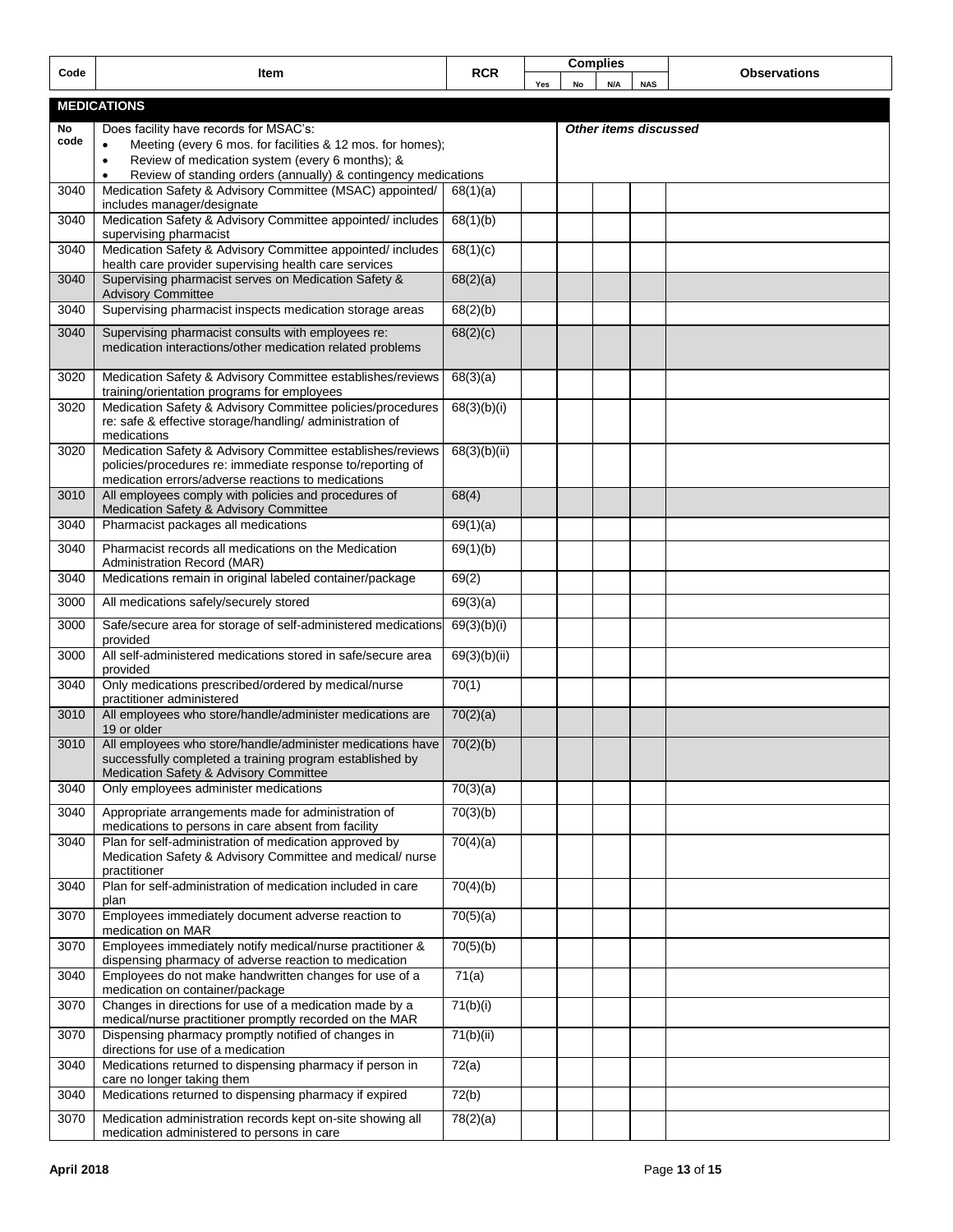| Code         | Item                                                                                                                                                                                                                                                                                             | <b>RCR</b>                                                   |     |    | <b>Complies</b> |            | <b>Observations</b> |
|--------------|--------------------------------------------------------------------------------------------------------------------------------------------------------------------------------------------------------------------------------------------------------------------------------------------------|--------------------------------------------------------------|-----|----|-----------------|------------|---------------------|
|              |                                                                                                                                                                                                                                                                                                  |                                                              | Yes | No | N/A             | <b>NAS</b> |                     |
| 3070         | Medication administration records kept on-site showing date/<br>amount/time medication administered                                                                                                                                                                                              | 78(2)(b)                                                     |     |    |                 |            |                     |
| 3040         | Licensees that provide care to persons who are at risk of an                                                                                                                                                                                                                                     | <b>DOLSOP</b>                                                |     |    |                 |            |                     |
|              | opioid drug overdose must obtain and maintain a supply of                                                                                                                                                                                                                                        | Prevent<br>Overdose                                          |     |    |                 |            |                     |
|              | Naloxone and associated supplies for safe administration<br>for emergency use in the event that a person in care suffers                                                                                                                                                                         | Deaths                                                       |     |    |                 |            |                     |
|              | from a drug overdose.                                                                                                                                                                                                                                                                            | Supply<br>Available                                          |     |    |                 |            |                     |
|              | <b>NUTRITION &amp; FOOD SERVICE</b>                                                                                                                                                                                                                                                              |                                                              |     |    |                 |            |                     |
| 3030         | Person in care not deprived of food/fluids as form of<br>punishment                                                                                                                                                                                                                              | 52(1)(b)                                                     |     |    |                 |            |                     |
| 3030         | Food/fluids not used as reward                                                                                                                                                                                                                                                                   | 52(2)                                                        |     |    |                 |            |                     |
| 3070         | Height & weight recorded on admission                                                                                                                                                                                                                                                            | 49(2)                                                        |     |    |                 |            |                     |
| 3050         | 1-week menu in place for care of 6 weeks or less<br>4-week menu in place                                                                                                                                                                                                                         | 62(1)(a)<br>62(1)(b)                                         |     |    |                 |            |                     |
| 3050         | Menu provides nutritious breakfast/lunch/dinner with at least 3<br>food groups daily                                                                                                                                                                                                             | 62(2)(a)                                                     |     |    |                 |            |                     |
| 3050         | Menu provides at least 2 nutritious snacks with at least 2 food<br>groups daily                                                                                                                                                                                                                  | 62(2)(b)                                                     |     |    |                 |            |                     |
| 3050         | Menu provides variety of foods in consideration of nutrition<br>plan/ needs                                                                                                                                                                                                                      | 62(2)(c)(i)                                                  |     |    |                 |            |                     |
| 3050         | Menu provides variety of foods in consideration of food<br>preferences/cultural background                                                                                                                                                                                                       | 62(2)(c)(ii)                                                 |     |    |                 |            |                     |
| 3050         | Menu provides variety of foods in consideration of seasonal<br>variations                                                                                                                                                                                                                        | 62(2)(c)(iii)                                                |     |    |                 |            |                     |
| 3050         | Menu provides variety of foods in consideration of<br>texture/colour/ food safety/taste/visual appeal                                                                                                                                                                                            | 62(2)(c)(iv)                                                 |     |    |                 |            |                     |
| 3050         | Menu provides for substitutions from same food group/<br>nutritional value                                                                                                                                                                                                                       | 62(2)(d)                                                     |     |    |                 |            |                     |
| 3050         | Food served follows menu/meets nutritional requirements                                                                                                                                                                                                                                          | 62(3)                                                        |     |    |                 |            |                     |
| 3000         | Weekly menu displayed in LTC facility                                                                                                                                                                                                                                                            | 62(4)                                                        |     |    |                 |            |                     |
| 3060         | Food safely prepared/stored/served/handled                                                                                                                                                                                                                                                       | 63(1)                                                        |     |    |                 |            |                     |
| 3050         | Food prepared/served in manner consistent with preferences/<br>cultural background                                                                                                                                                                                                               | 63(2)                                                        |     |    |                 |            |                     |
| 3030         | Meals provided in dining areas                                                                                                                                                                                                                                                                   | 63(3)(a)                                                     |     |    |                 |            |                     |
| 3030         | Meals provided by temporary room tray service if necessary                                                                                                                                                                                                                                       | 63(3)(b)                                                     |     |    |                 |            |                     |
| 3030         | Meals provided by ongoing room tray service if necessary<br>Meals provided by ongoing room tray service if indicated in<br>care plan<br>Meals provided by ongoing room tray service if approved by<br>medical/nurse practitioner<br>Meals provided by ongoing room tray service if reassessed by | 63(3)(c)(i)<br>63(3)(c)(ii)<br>63(3)(c)<br>(iii)<br>63(3)(c) |     |    |                 |            |                     |
| 3030         | medical/nurse practitioner or dietitian at least every 30 days<br>Meals not provided by ongoing room tray service for                                                                                                                                                                            | (iv)<br>63(4)                                                |     |    |                 |            |                     |
|              | convenience of employees<br>Sufficient time/assistance provided for meals                                                                                                                                                                                                                        |                                                              |     |    |                 |            |                     |
| 3030         |                                                                                                                                                                                                                                                                                                  | 63(5)                                                        |     |    |                 |            |                     |
| 3050         | Breakfast available between 7 and 9 am (except CYR)                                                                                                                                                                                                                                              | 64(1)(a)                                                     |     |    |                 |            |                     |
| 3050<br>3050 | Lunch available between 11:45 am-1:00 pm (except CYR)<br>Dinner available after 5 pm (except CYR)                                                                                                                                                                                                | 64(1)(b)<br>64(1)(c)                                         |     |    |                 |            |                     |
|              | 2 snacks - am or pm, & evening                                                                                                                                                                                                                                                                   |                                                              |     |    |                 |            |                     |
| 3050         | Snacks provided at times to meet needs of persons in care                                                                                                                                                                                                                                        | 64(1)(d)                                                     |     |    |                 |            |                     |
| 3050         | CYR - Meals and snacks provided at times to meet needs of<br>persons in care                                                                                                                                                                                                                     | 64(2)                                                        |     |    |                 |            |                     |
| 3050         | Brunch on weekends/holidays provided if preferred                                                                                                                                                                                                                                                | 64(3)                                                        |     |    |                 |            |                     |
| 3050         | Packed meal/snack provided to off-site persons in care<br>without charge                                                                                                                                                                                                                         | 64(4)                                                        |     |    |                 |            |                     |
| 3090         | Persons in care encouraged to participate in menu<br>planning/meal preparation/food service/related activities                                                                                                                                                                                   | 65(1)                                                        |     |    |                 |            |                     |
| 3060         | Adequate supervision provided to persons in care involved in<br>food preparation/service                                                                                                                                                                                                         | 65(2)                                                        |     |    |                 |            |                     |
| 3050         | Person in care receiving adequate food to meet needs                                                                                                                                                                                                                                             | 66(1)                                                        |     |    |                 |            |                     |
| 3050         | Sufficient quantity/variation of fluids provided to meet needs/<br>preferences                                                                                                                                                                                                                   | 66(2)                                                        |     |    |                 |            |                     |